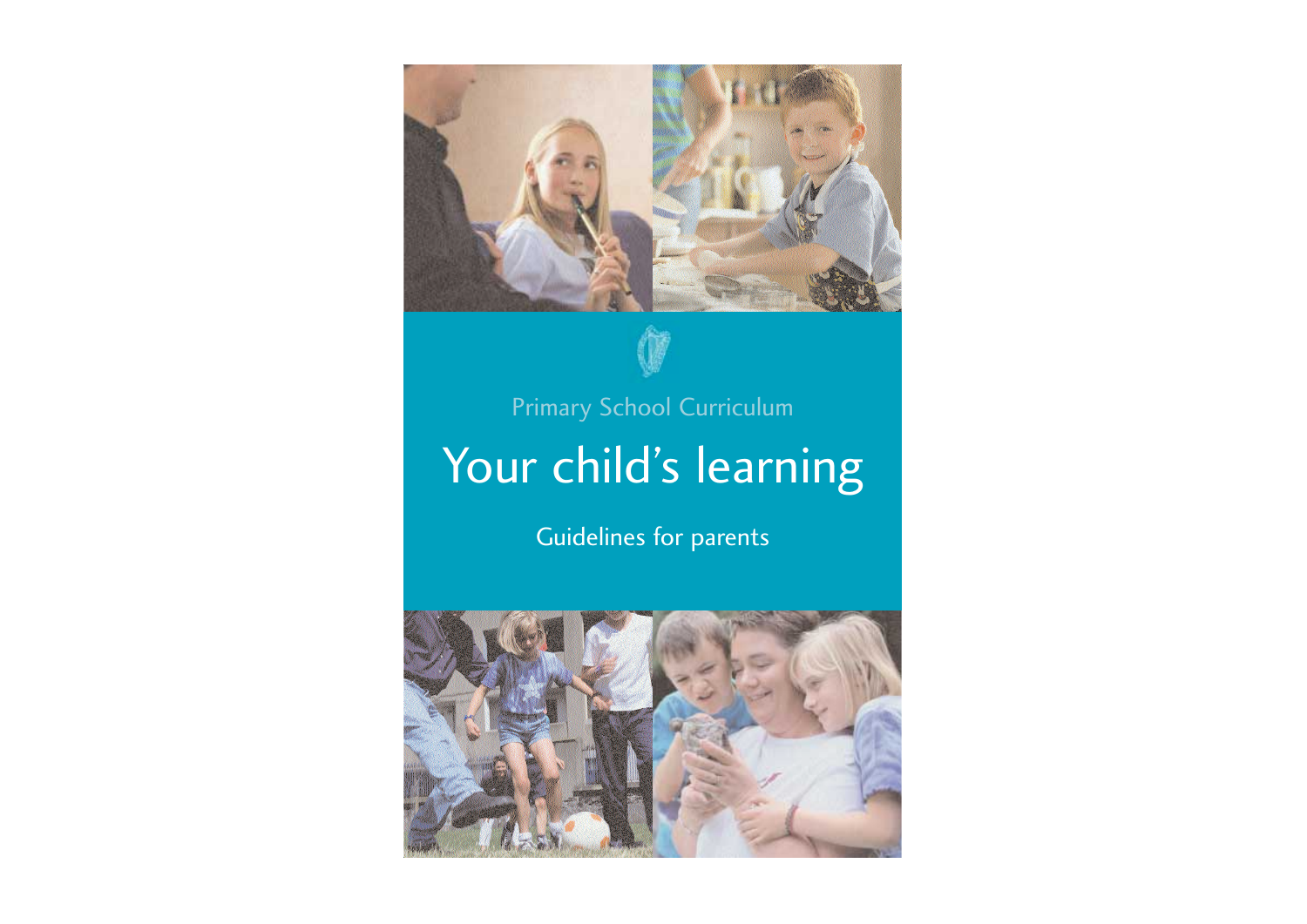The Primary School Curriculum 4 Children's early learning What can I do to help my childr

### The subjects

Language **Mathematics** Social, environmental and scient Arts education Physical education Social, personal and health educ

Other issues of interest to parent

|                 | $\overline{2}$  |  |
|-----------------|-----------------|--|
|                 | $\overline{4}$  |  |
|                 | 10              |  |
| ren?            | 12              |  |
|                 |                 |  |
|                 |                 |  |
|                 | 16              |  |
|                 | 22              |  |
| tific education | $\overline{26}$ |  |
|                 | 30              |  |
|                 | 34              |  |
| cation          | 36              |  |
|                 |                 |  |
| nts             | 40              |  |

Guidelines for parents

### Welcome



Primary School Curiculum

# Your child's learning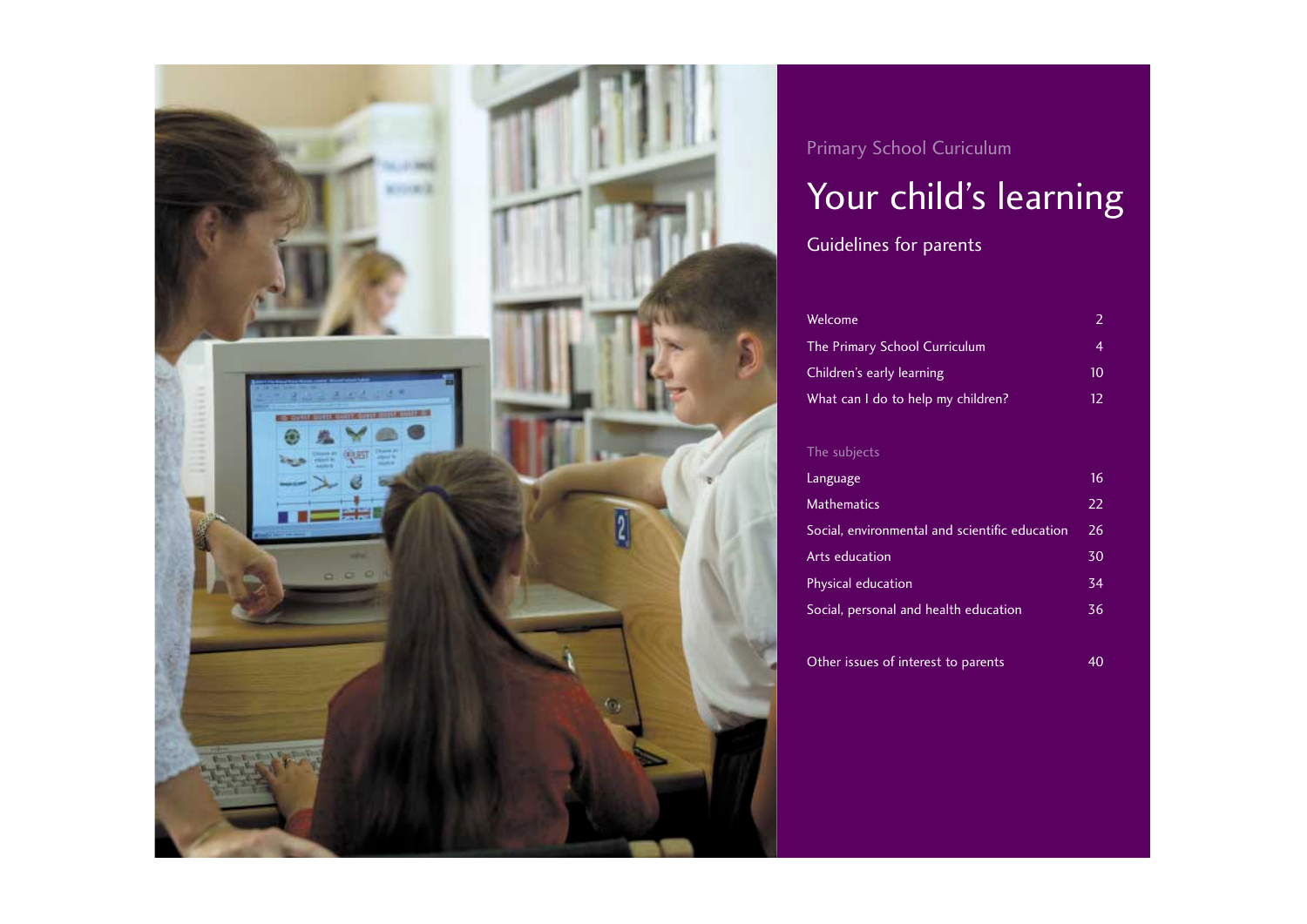This booklet **Your child's learning** is being distributed to all parents of primary school children to help them contribute in the most effective way to their children's learning. The booklet has four main purposes:

- to inform parents about the curriculum—what is new in it and what the new emphases are
- to encourage parents to support the work of the school in teaching the curriculum and to show some of the ways in which they can help to do this
- to stress the importance of children's learning from the earliest years
- to show parents some of the ways in which they can help children to learn at home, and in particular how to support learning in the different areas of the curriculum.

# Welcome

### The importance of parents in children's learning

It is widely recognised that parents have a key role to play in their children's education. Parents are their children's first educators and it is with parents that children have the closest personal, emotional and social ties. The care and attention children receive from parents and the example they are given have a powerful influence on their formation.

### The home and the school

Effective schools always take account of the influence of the home on children's learning and they build on the experience children bring to the school. In the school, the teacher plays a central role in using that experience to help identify children's learning needs and to provide the learning experiences that will best promote their development.

It is important to establish strong links between parents, teachers and schools in order to make children's education as successful as possible.

### How should I use the booklet?

The guidelines in this booklet suggest ways in which you can help your children to learn. Due to the fact that family circumstances vary greatly parents may feel that they are not in a position to follow all the suggestions made. However, it is important to try and use those you are comfortable with, and to enjoy watching your children learn.

The Primary School Curriculum acknowledges the central role of parents in their children's education. It follows a major review of the curriculum for primary schools and was issued by the Minister for Education and Science in September 1999.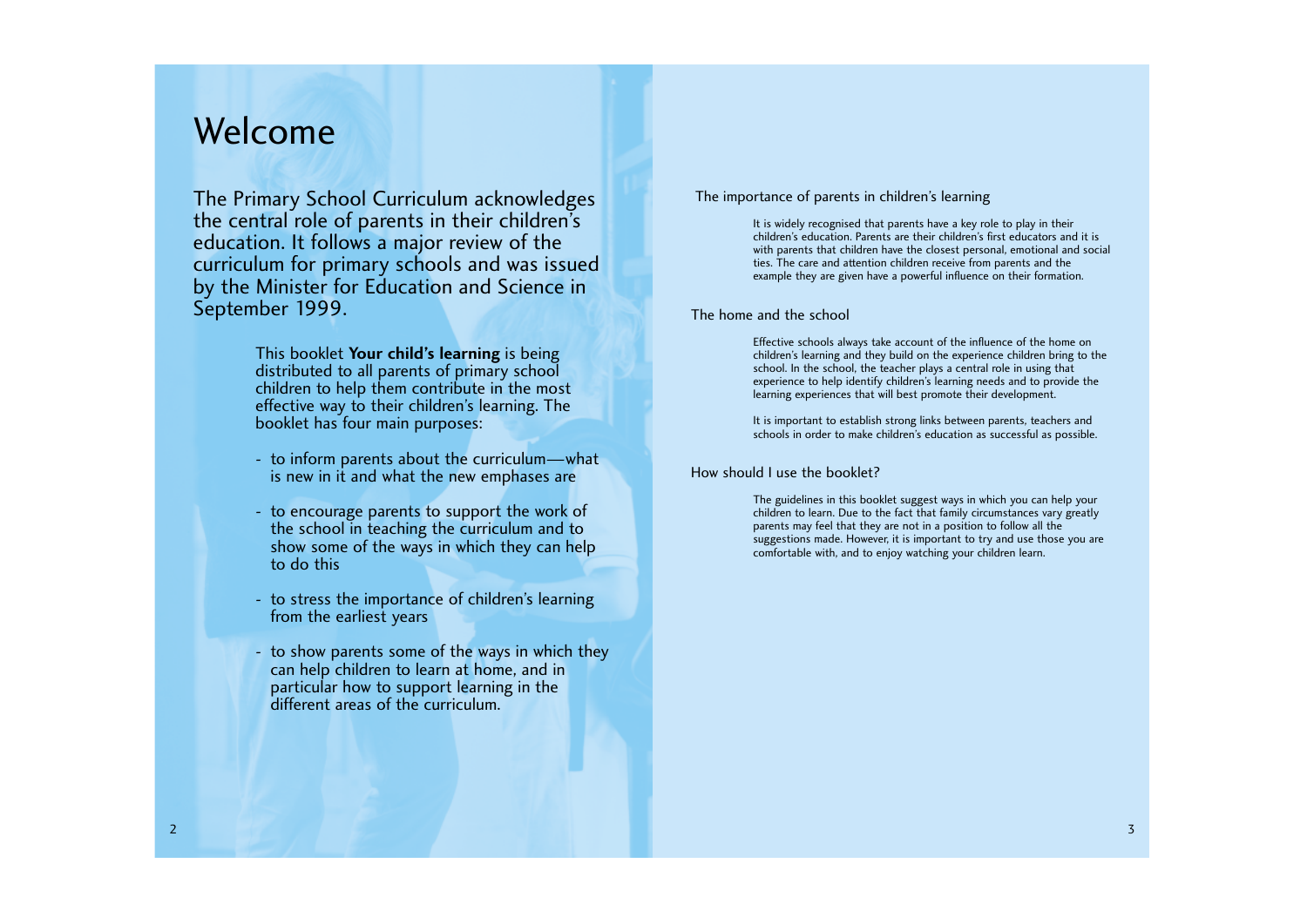The last major review of the primary school curriculum was completed in 1971. Many changes have taken place in Ireland since then—in the way we live, in our attitudes, in our expectations, and in the demands of life and work. Today, children have very different educational needs, and the Primary School Curriculum is designed to meet these needs.

The curriculum takes a particular view of the

child and of education. This view

- celebrates the uniqueness of the child
- seeks to develop each child's potential to the full.

These two principles embody a special vision of the child as a learner. In order to realise this vision the curriculum provides a wide range of learning experiences that help the child to acquire particular knowledge, ideas and skills that will promote his/her development at every stage.

The curriculum is laid out in seven curriculum areas, as the following table shows. Some areas consist of just one subject, others contain more than one subject. There are twelve subjects in all.

# The Primary School Curriculum

Language

Gaeilge English

### Mathematics

## Social, environmental and scientific education

History Geography Science

Arts education

Visual arts Music Drama

Physical education

Social, personal and health education

### \*Religious education

\*The development of the curriculum for religious education remains the responsibility of the different religious bodies.

# The Curriculum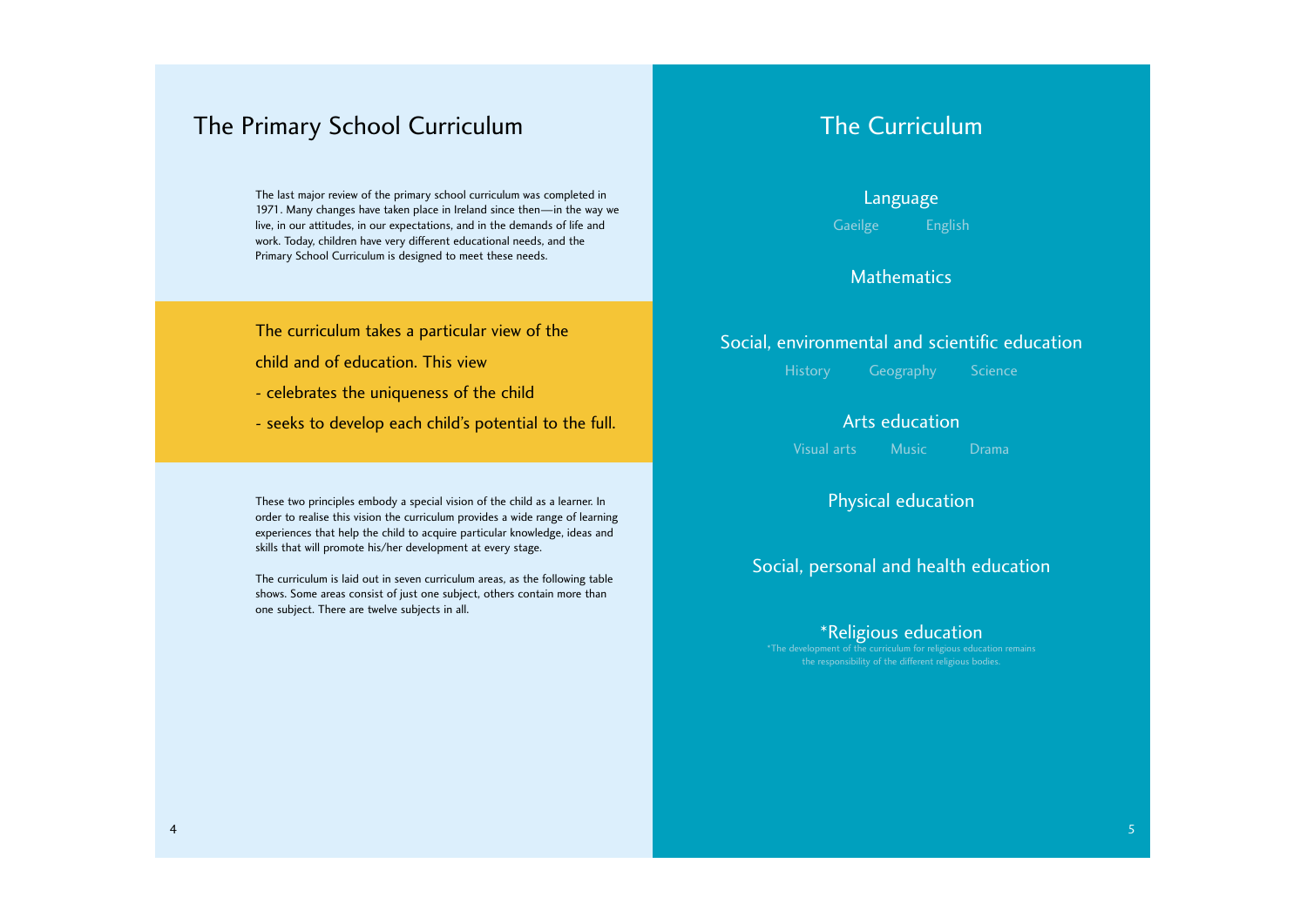The most striking feature of Curaclam na Bunscoile (1971) was that it put the child at the centre of the learning process. It was a child-centred curriculum.

The Primary School Curriculum (1999) retains this essential feature but it concentrates on the child as a learner. It sets out in great detail what the child should learn and how the child can learn it most effectively. It also places great emphasis on inspiring in children a love of learning and on helping them to develop the ability to learn throughout their lives.

### Children learn best...

... when learning ... when learning and tosters in them an arouses their curiosity and harnesses their sense of wonder

All the subjects of the curriculum encourage active learning experiences for children that will make learning interesting, enjoyable and fulfilling.

# The child as learner

...when they are actively involved in learning, that is, taking part in interesting and stimulating activities

active learning gives children a deeper understanding of what is learned and helps them to remember it

...when they experience

In the course of gaining knowledge, children are helped to develop concepts, that is general ideas or notions. This helps them to link related pieces of knowledge. For example, in mathematics children learn the concept that multiplication is the same as repeated addition (4 x 3 is the same as  $4 + 4 + 4$ ).

success in learning

success in learning gives children a feeling of achievement, raises their confidence and self-esteem,

and fosters in them an

curiosity and the sense of wonder provide the best and most natural motives for learning.

### The individual child

No two children are alike. The curriculum emphasises and encourages the individuality of every child, including children with special educational needs.

Skills

Skills are developed in every subject. These include, for example, the skill needed in music to play a simple tune or, in reading, the skill of associating certain groups of letters with certain sounds.

However, the curriculum also encourages the development of key skills such as observing, questioning, predicting, analysing, exploring, investigating, experimenting and communicating.

### Developing concepts

### Different ways of learning

Children learn in different ways. The curriculum recommends a great variety of approaches and methodologies which will suit varying learning styles. In addition, it suggests different forms of classroom organisation, for example whole-class teaching, learning in groups and learning in pairs.

# What does the curriculum emphasise?

6 7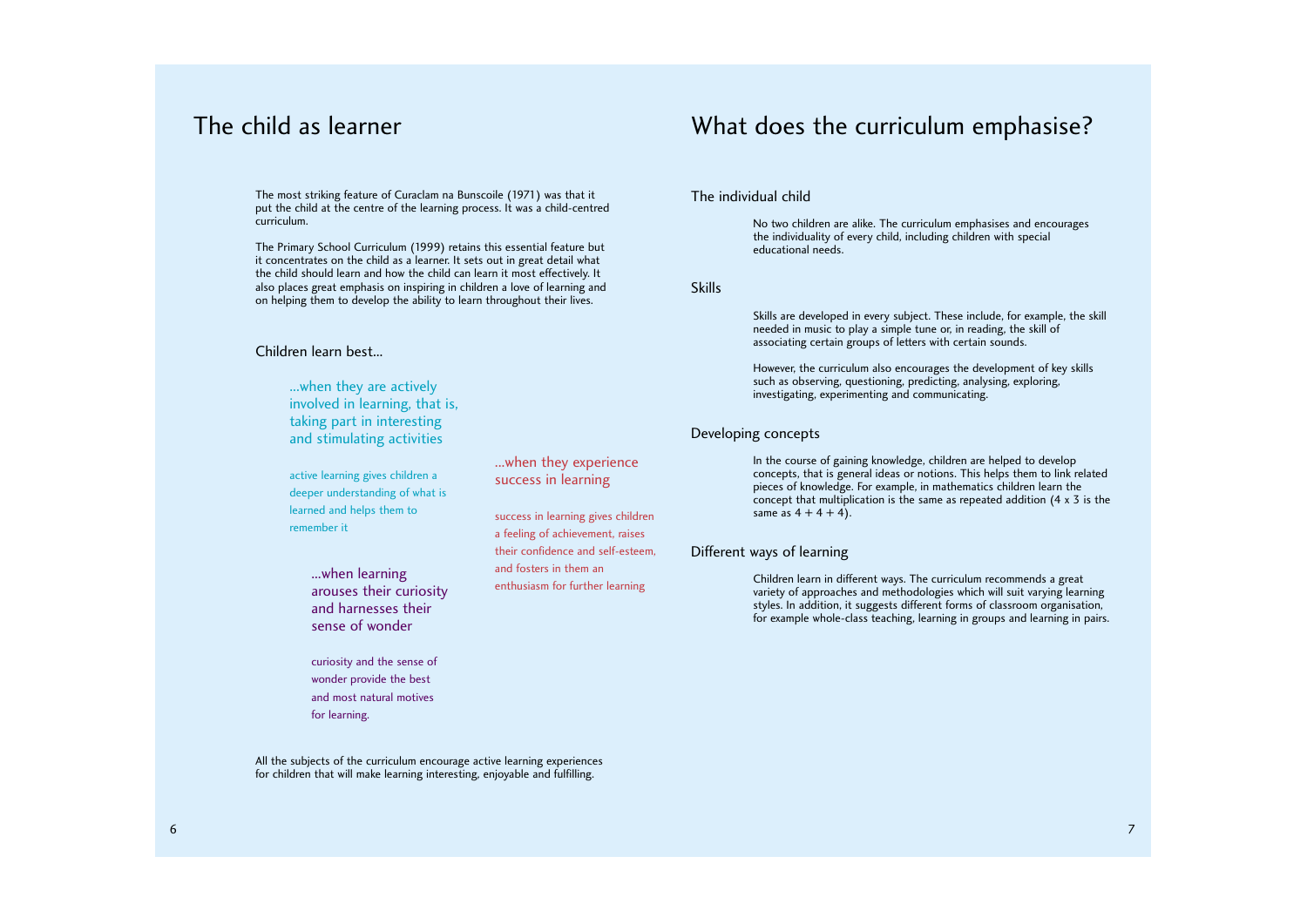8 9

### Working together to learn

The teacher will work with children in encouraging and guiding their learning, but children will also learn through working with each other. Children are stimulated by hearing the ideas and opinions of others, and by having the opportunity to react to them. This will help to broaden and deepen an individual child's understanding. Moreover, the experience of working together helps the child's social and personal development.

### The importance of language

As well as learning languages such as English and Irish, children learn through language. In other words by learning new words and phrases children learn new concepts and ideas. For example, to a young child the word 'sister' means a particular member of the family. Later the child will come to realise that there is such a thing as a sister and later still that the word has many other meanings, such as sister—a nurse, sister—a nun, sister-in-law, sisterhood, and so on. This is a very simple example of how a child learns through language. Talk and discussion and the use of language are seen as essential to learning in every curriculum area.

#### Literacy and numeracy

Literacy, that is, the ability to read and write, and numeracy, the ability to understand and use numbers, are essential for effective learning and vital for success in life. The development of literacy skills is a fundamental aim of the approach to reading, and enabling the child to understand and use number is a fundamental aim of the mathematics curriculum.

### The environment

Children's own environment, that is, their immediate world, is real and familiar to them. Learning is more meaningful and effective when children can relate it to what they have experienced and know well. For example, in the course of investigating the local environment in geography, children might examine a stream, noting, among other things, its width, the depth and speed of the water, and the vegetation on the banks.

### Hands-on experience

Using and handling materials, such as counters and beads in mathematics, or tools and implements from the past in history, help children to root their understanding of things in practical experience.

### An integrated curriculum

Children are encouraged to make connections and links between what they learn in the different subjects and curriculum areas. For example, measuring temperature in geography, where temperatures above and below freezing point are recorded, is linked to positive and negative numbers in mathematics.

#### Assessment

Assessment is seen as an essential part of teaching and learning, and the importance of giving parents a clear idea of their children's progress is emphasised. (See section on assessment, page 43.)

### Information and Communication Technologies (ICT)

Information and communication technologies are an important part of living and working in the modern world. ICT, particularly computers, can make an important contribution to successful learning.

# What does the curriculum emphasise?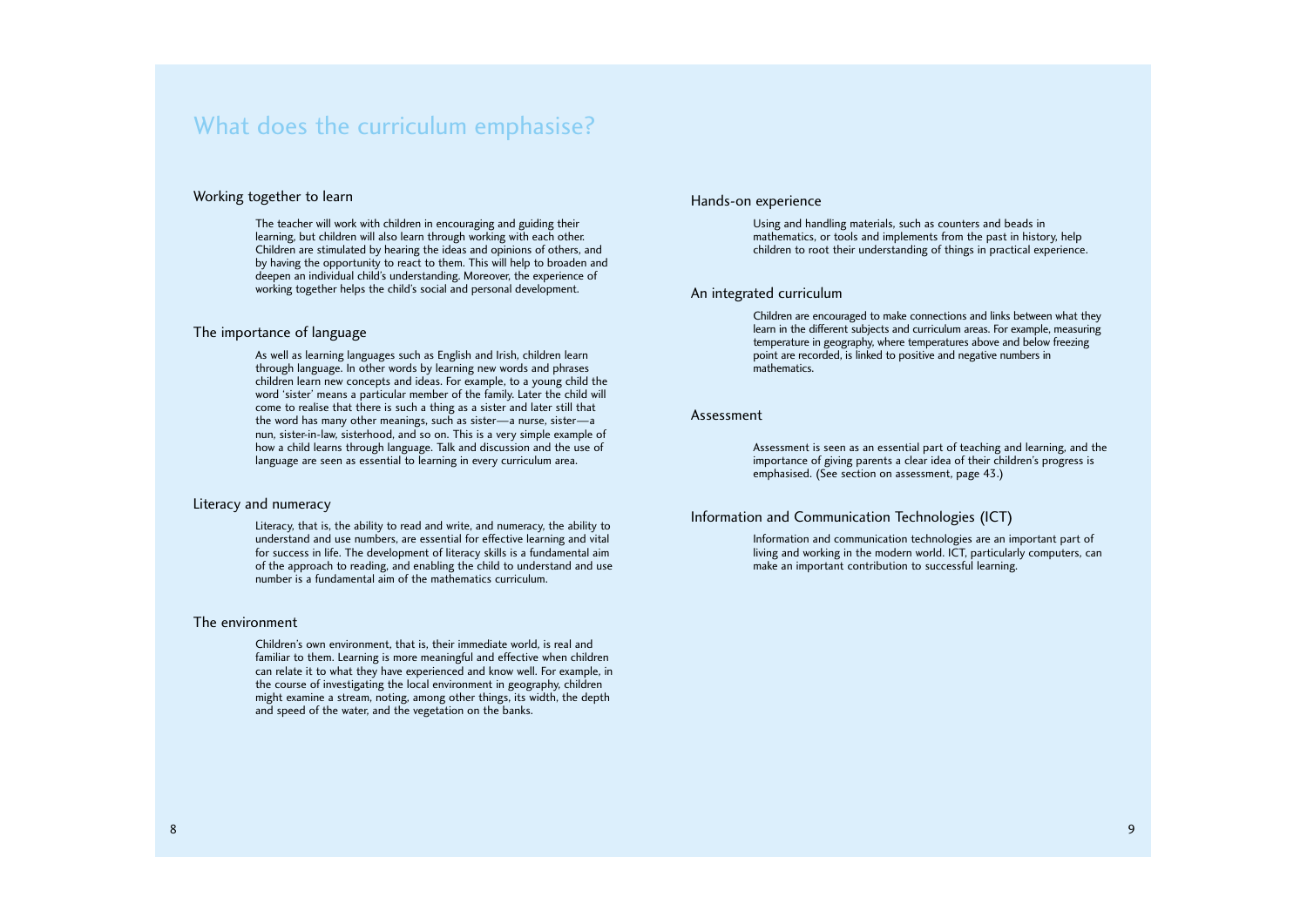11

# Talking to young children helps them to learn.

### What is learning

Learning can be described as any experience that contributes to the child's development. In that sense, learning begins before birth, and the rate of learning is quicker in the early years than at any other time in the child's life. New sights, new sounds, new tastes and new feelings are a part of everyday experience. The young child also develops relationships with parents, brothers and sisters, and other people who are frequent visitors to the home.

### The child's earliest learning

The child's earliest learning happens through the senses, in handling things, and in learning to move and use the body in different ways. This is all part of the process through which the child learns about himself or herself and about other well-loved people. It leads to a gradual growth in the child's understanding of the world.

Most importantly, the child learns an enormous amount of language at this stage. In beginning to talk, the child uses language to name things and to describe simple actions. He/she gradually understands and learns more and more through listening and talking to parents, brothers and sisters, and others.

In play, the child uses language to describe what he/she is doing and to explain it to himself or herself and to others. Using language in this way helps the child to understand the world and how he/she fits into it.

The ability to talk and to understand what others say has a great influence on the child's general learning. Although a great amount of learning takes place through the senses and through physical experience, language is very important in helping the child to name, to sort and to classify all this information.

Much of this learning happens through day-to-day contact in the home. It happens, in the first place, because of the child's sense of wonder and curiosity about his/her surroundings. However, talking to children, playing with them and encouraging them can play a key role in stimulating learning. Parents and others can help the child's early learning by allowing plenty of time for talk and play.

# Children's early learning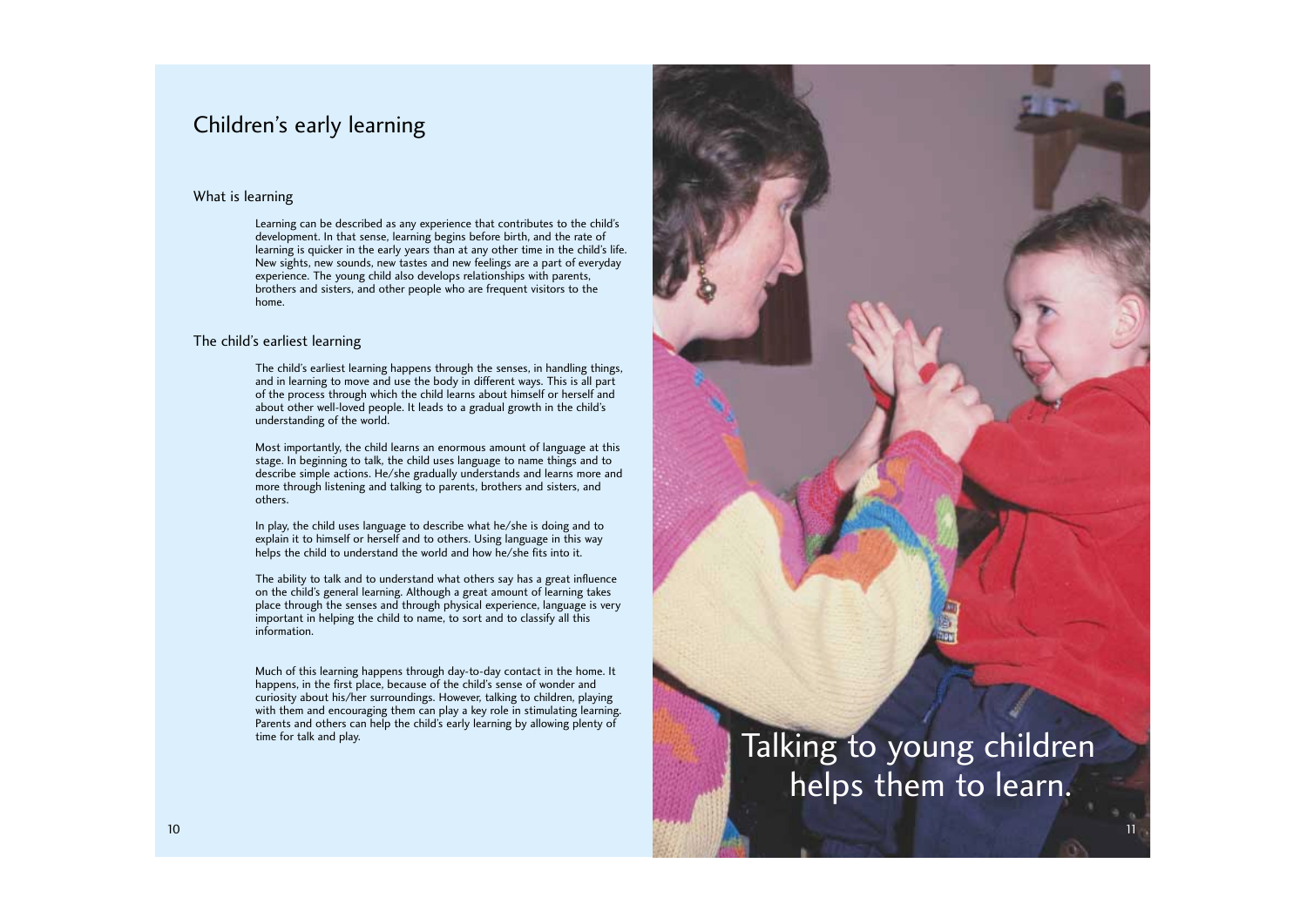# How can I help my children learn when they go to school?

# What can I do to help my children to learn before they go to school?

### Talking and listening

- talk to your children and encourage them to talk
- listen to them and respect what they have to say
- talk to them about what happens in television programmes you watch with them

### Stories, reading and books

- read and tell them stories, say nursery rhymes and poems, and encourage them to talk about what they hear
- encourage them to tell stories and to repeat rhymes and poems
- make sure there are books in the home (picture books, picture books with captions, simple story books, etc.), and encourage children to handle them, look through them and talk about them

### Play and activities

- encourage children in make-believe play and play with them
- play games that involve physical activity with your children
- let them play with water, sand and other materials
- involve them in activities around the kitchen, and encourage them to talk about the activities

### The environment

- take them for walks and point out and name flowers, trees and other items that arouse their interest
- point out and talk about things in the urban environment such as signs, names, types of shops, statues and monuments

### Music and art

- sing to them and with them, and encourage them to sing
- play singing games with them
- play music for them, get them to clap and dance to the rhythms, and talk to them about the music
- encourage them to draw pictures and to talk about them, and display their drawings and pictures in the home.

Recent research has shown a strong connection between success in school and the type of support parents can give to their children. The findings of this research emphasise a number of important things that you as parents can do to help your children to do well in school.

### Your child and the school

- take an interest in your children's progress in school
- talk to them about what happens in school
- talk to them about what they are learning
- help your children with their homework in an appropriate way (see the section on homework towards the end of the booklet)

### Your expectations

- have high expectations of your children but always recognise their particular strengths and weaknesses
- praise and encourage them

### Stimulating children and widening their horizons

- read to your children, tell them stories, and encourage them to talk about the characters in the stories and what happens to them
- bring your children on outings, to concerts, to plays (including those presented by local amateur groups), and become involved with them in different leisure activities

### Contact with the school

- have an active and helpful relationship with the school
- have regular communication with your children's class teachers
- participate in and attend school activities.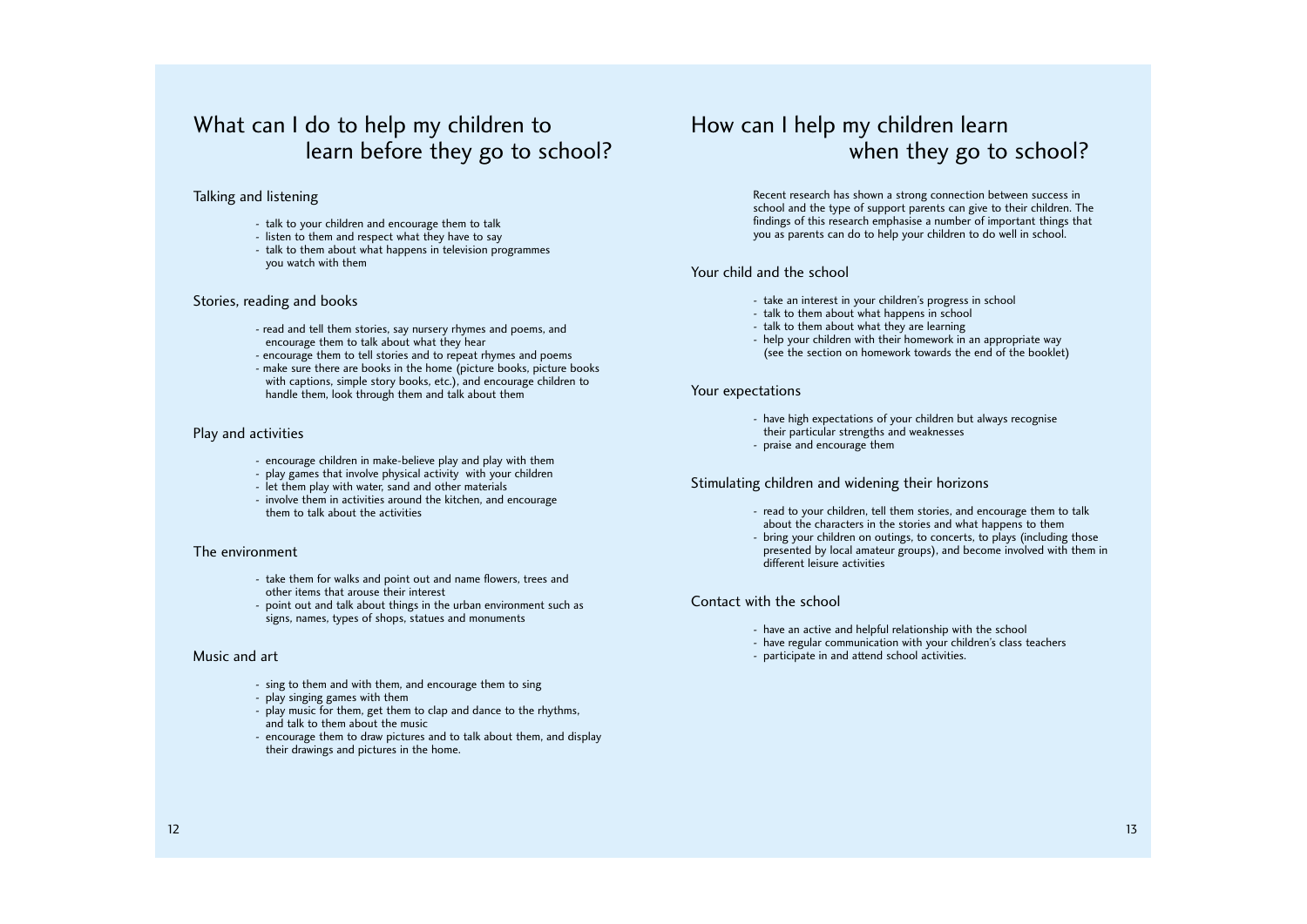# How can I help my children at home in the different subject areas?

### The role of parents in implementation

Parents can make a big contribution to the education of their children in school. This is why they have been given a distinct role in supporting the implementation of the curriculum.

The school plan will identify ways in which parents can be involved in organisational planning for the curriculum. This might include arranging for a grandparent to come and talk to a class about his/her experience of the past, as part of the history curriculum. It could also involve parents in helping to arrange and supervise out-of-school activities, like exploring the local environment.

As well as having a voice in organisational planning, there are many other ways in which parents can help in implementing the curriculum successfully. You could

- visit the school to see your children's work on display
- keep the school informed about relevant experiences, or difficulties the child may have
- help the school to identify natural environments, buildings and other features of the locality that might be relevant in the curriculum, for example a stream, features of a house, a bridge
- identify places and events of local historical interest
- support Irish-language activities in school
- lend items to the school that illustrate features of your own and your parents' life and experience, for example old photographs, or utensils and tools that are not used any more
- help to involve other parents and members of the community, who are musicians and artists, in school activities
- attend school and classroom music events
- offer to help with the organisation and supervision of the school library
- offer to help with the organisation of book fairs and other language-related events.

There are many things you can do in the home to help children to learn in every curriculum area.

The next section of the booklet outlines the new emphases in the different curriculum areas and subjects and suggests some ways in which you can assist your children's learning.

# How can I support the implementation of the curriculum in school?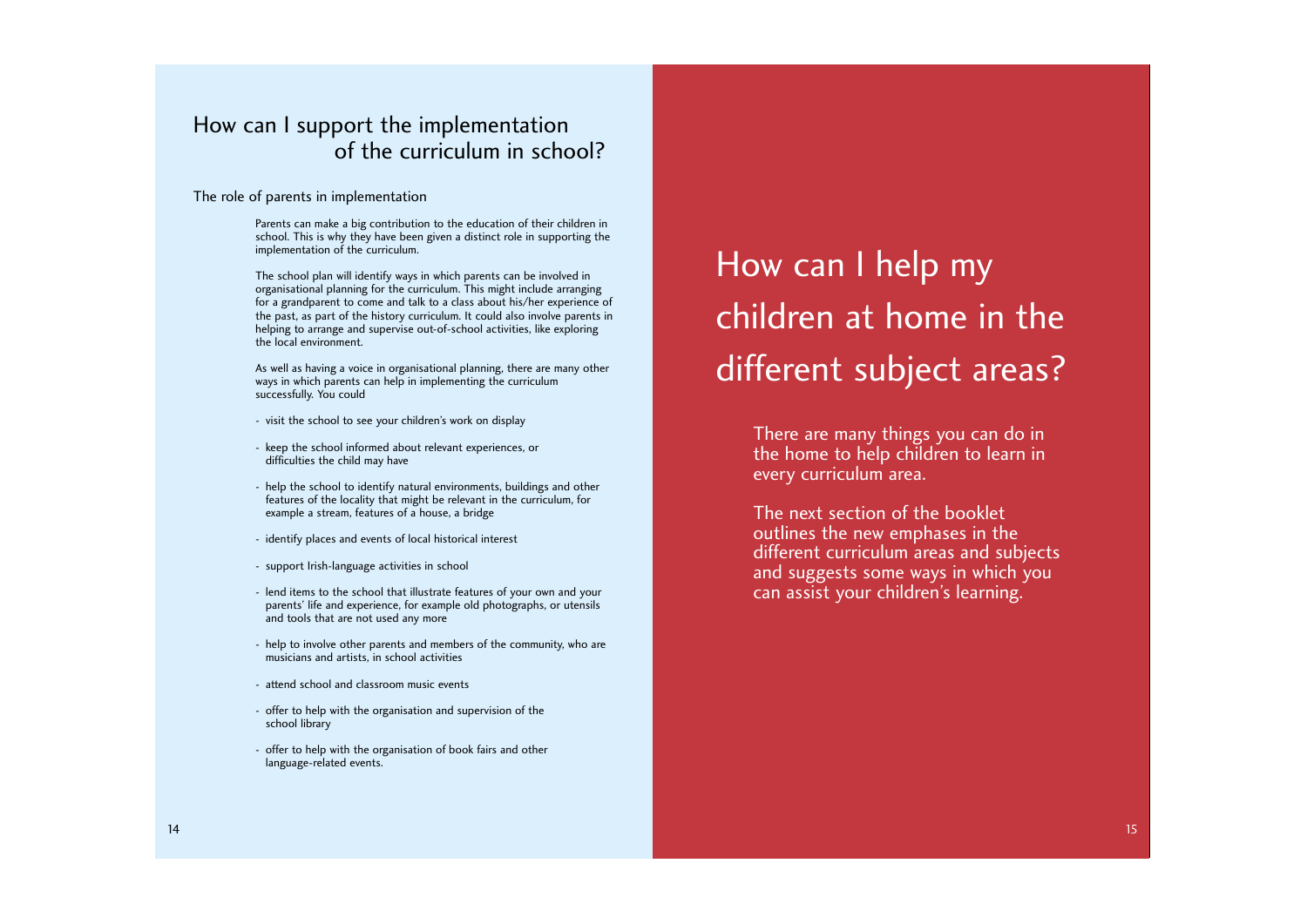

# Reading and talking together

# **Gaeilge**

### Language

### Irish for communication

The approach to Irish in the curriculum is based on the use of language for communication. In every Irish lesson children will be encouraged to use the Irish they have learned in real and enjoyable situations.

The most important thing is that the children will be able to have a simple conversation in Irish and that they will be able to understand spoken Irish and read and write short texts in Irish.

The children will use short phrases and short answers to questions in the context of role-playing, games and other activities. They will have great fun using a little Irish successfully rather than trying to use more difficult vocabulary that may prevent them from communicating effectively.

The new Irish curriculum is very exciting and should result in children's being able to use simple Irish in a range of settings. However, the language needs positive support from the parents if the children are to benefit from what they learn in school.

Here are some ways that parents could help to support the Irish language at home.

- Even if you have no Irish, your child could have fun teaching you some. If a parent asks 'What's the Irish for …?' the child can enjoy being the teacher.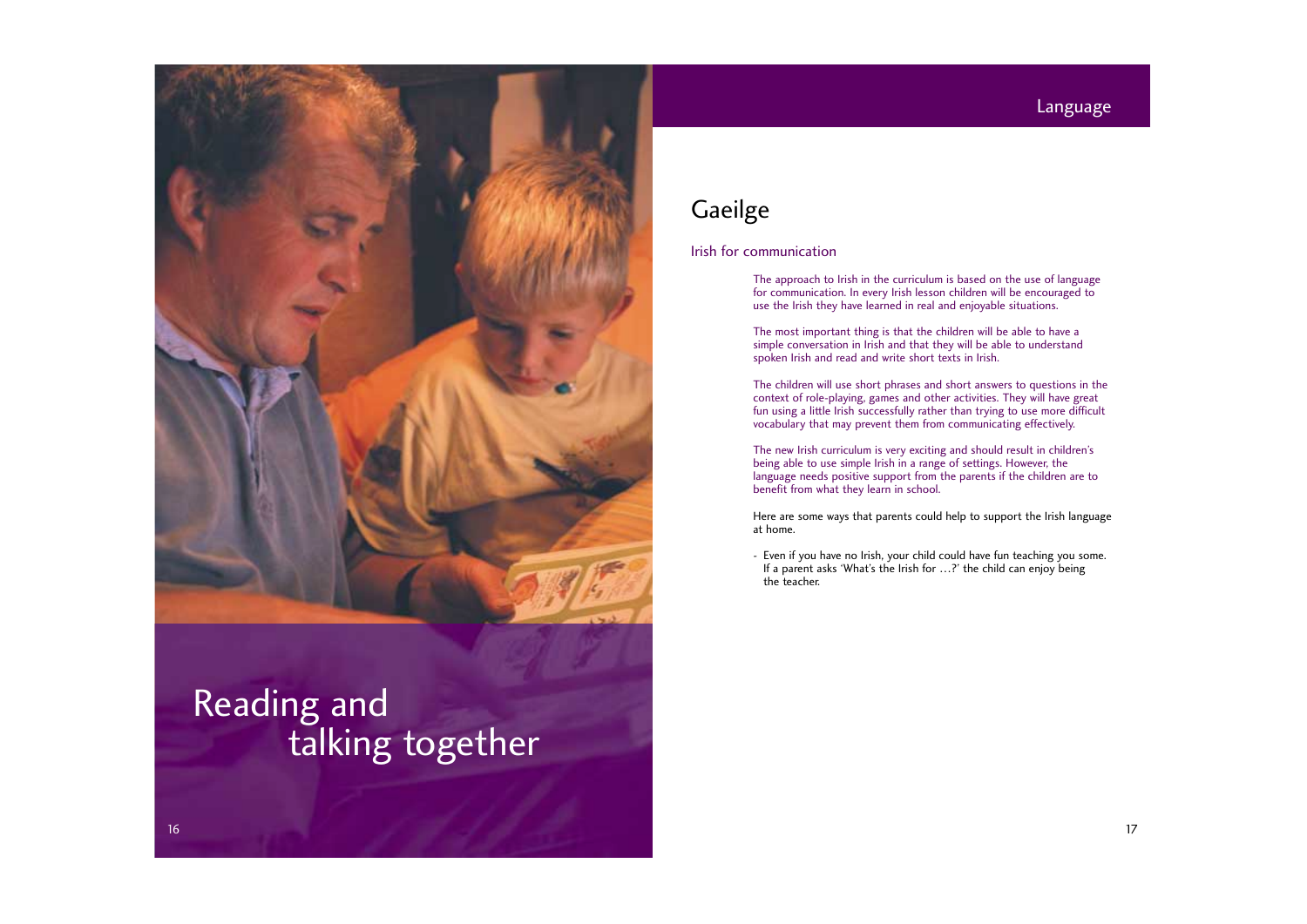- If you have knowledge of Irish you can use it in simple ways once or twice a day. For example, going up the stairs with a small child you could say

suas, suas, suas … on every step and síos, síos, síos … coming down.

When the children are being dressed a rhyme like Lámh, lámh eile a haon a dó, Cos, cos eile could be used.

Using Irish words when asking for something at the table can be helpful. For example Bainne, arán, tae, más é do thoil é

can be followed naturally with Go raibh maith agat.

- You can play a game with Irish phrases that can be seen in the environment. In the city this could take the form of
	- What do you think Oifig an Phoist means? What do you think **Bruscar** means? What does An Lár mean? What does Stáisiún mean? What is Bus Átha Cliath? What is Bus Éireann? Where would you see Go minic anseo, go tapaidh ansiúd?
- Children should be encouraged to sing the Irish songs they learn at school. The child will respond if you start the first few words. Children love action songs and rhymes, and they usually learn many of these in the infant and junior classes.
- You could encourage your children to watch the cartoons on TG4 on Saturdays and Sundays. It does not matter if the child doesn't understand the language. It is worth remembering, too, that children can often understand language without being able to use it. Children love cartoons and will get the gist of what is going on from the pictures and the sound effects. Older children might enjoy the quizzes for children, the fun games for adults, and sports programmes.

### Using Irish in an enjoyable way

What are the Irish names of some of the streets you know? How many signs in Irish have you seen today?

- Towns and place names can be used in a similar way.

Sráid (a street), Cearnóg (a square), Lough (loch, a lake), Contae (county), Knock (cnoc, a hill), Tully (tulach, a hill), Kill (cill, a small church), Down (dún, a fort or castle)

### Helping to make Irish relevant

Although Irish is very visible in schools, the children need the support of their families and the wider community outside school if they are to see it as relevant to ordinary life.

It would help to give Irish meaning as a living language if children can see it used to give and receive messages.

- You could look at your children's books from school and admire them and ask the children to tell you about them.
- You could buy a video in Irish and look at it with your children, or buy books for small children and read them with them.
- If you feel more confident in using Irish you could make a habit of using particular phrases at meal times or at bedtime:

Cá bhfuil Máire? Tá an tae réidh! Tá sé a hocht a chlog, leaba anois! Oíche mhaith, codladh sámh!

- If it were possible, the whole family could go to the Gaeltacht in the summer. Various courses and holiday programmes are available, many of which are activity-based and involve children attending language classes in the mornings.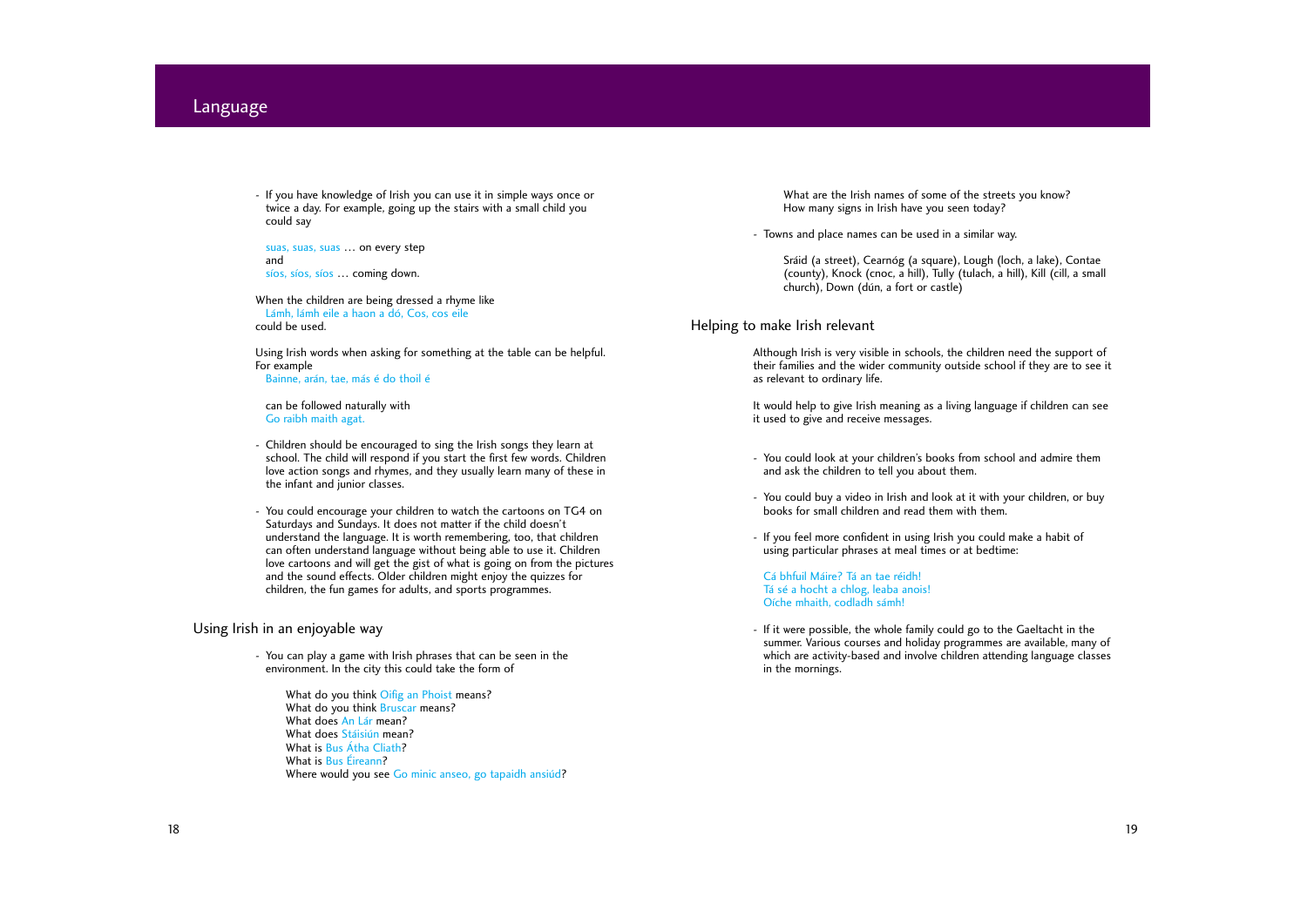# English

The English curriculum links oral language, reading and writing activities in order to help children to achieve more general language learning goals.

### The importance of oral language

Oral language is seen as the language activity that binds all the other elements of the curriculum together. In the early stages great importance is given to the development of good listener-speaker relationships. However, talking, answering questions, responding verbally to a variety of experiences and taking part regularly in discussion are central to the curriculum at every level.

### The approach to reading

The approach to reading throughout the school will be significantly different. What you as parents will notice most readily is that your children's reading experience will no longer be confined to a class reader. They will be encouraged to read a wide range of different types of books.

Children in the infant classes need to experience a rich variety of emergent reading activities in preparation for formal reading. These will be directed, in the first place, to building up the child's vocabulary and ability to use language. As well as building a strong oral language base children will experience a print-rich environment in the classroom, they will hear stories read to them and they will also be involved in reading large-format books (big books with large print) with the teacher. Other activities include saying and chanting rhymes, playing games involving words that rhyme, and breaking words into syllables. This will help children to develop an awareness of the different sounds in words. Great stress is also placed on developing children's ability to recognise the relationship between letters and sounds.

**Throughout these early years the emphasis will be on engaging the child in these vital emergent reading activities. These activities will lay the foundation for formal reading, which will take place later, normally sometime in the senior infant class.**

### Language

From the earliest stages children will be encouraged to read for meaning and as they grow older they will experience an ever-wider variety of reading matter. They will be encouraged to handle books, to browse through them, and to respond to what they read in many different ways. In this way they will build up the skill of understanding fully what they read, develop an appreciation of the content, and come to see that reading is an activity that is both useful and enjoyable.

### Writing

In conjunction with learning to read, children will be encouraged, from the beginning, to write for different purposes and for different audiences. Writing a thank-you letter to Granny is different from writing a story. They will also discover how to improve their writing through discussing it with the teacher. In this way they will learn to correct their own writing and so become independent writers.

Many of the suggestions given previously for children's early learning are just as useful when they go to school. You can help in other ways too.

### Talking and listening

- encourage them to talk about their interests and activities, and about what they are reading

### Books and reading

- buy books as presents—a library or a good bookshop can provide valuable advice about books suitable for different reading levels
- have plenty of colourful and attractive books in the home and
- encourage your children to use them and to take good care of them - read regularly to them
- 
- show interest in what they are reading and praise them - encourage them to read newspapers and talk to them about what they read
- bring with your children to the local library

### Writing

- encourage your children to write to pen pals
- encourage them to keep a diary.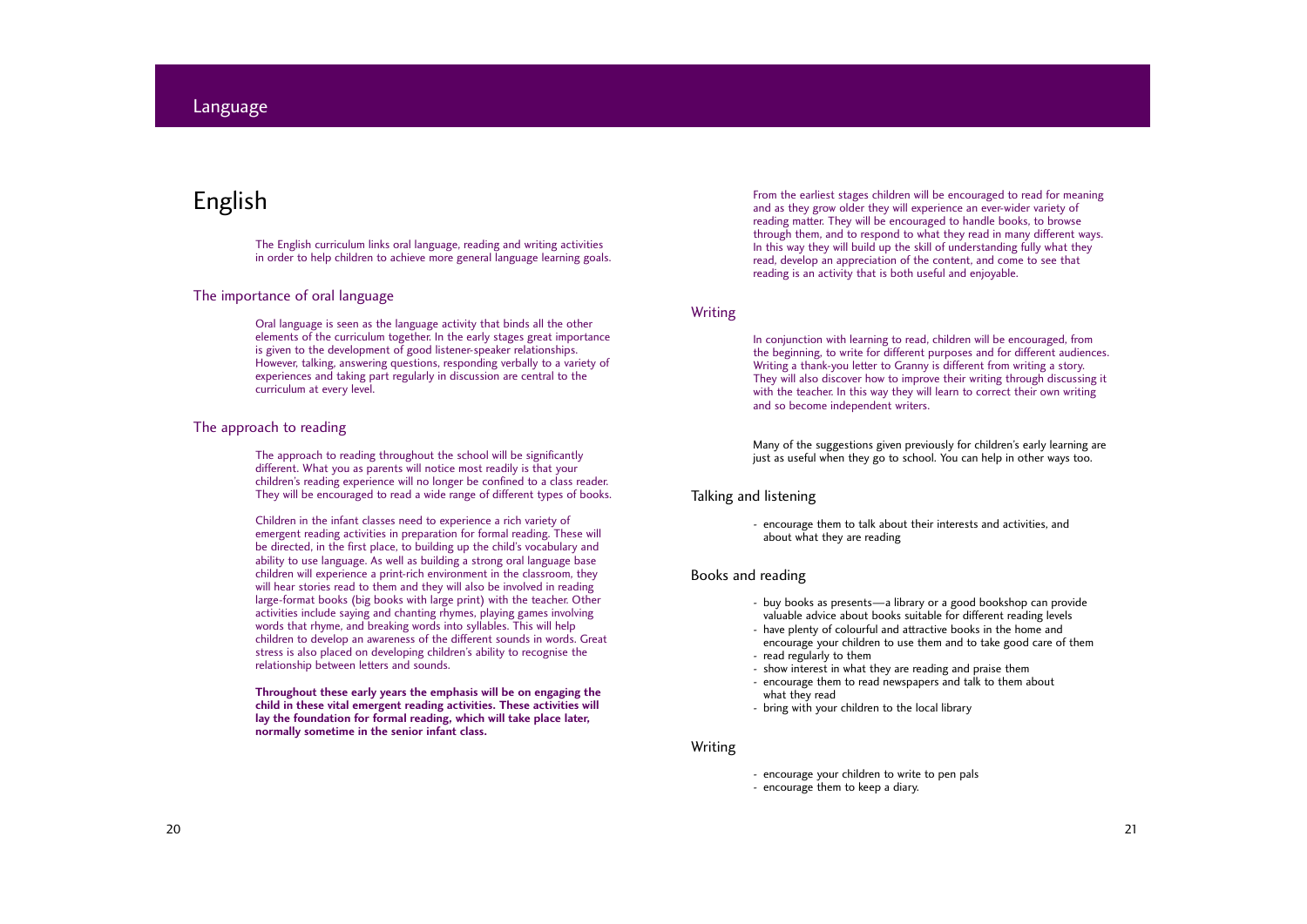In the Mathematics curriculum children at all levels will have experience of all five areas of the curriculum, Number, Algebra, Shape and space, Measures, and Data. Great importance is still given to traditional features of mathematics, such as memorising number facts (tables). However, the development of estimation skills is strongly emphasised, with children being encouraged to work out what the answer might be.

The curriculum also stresses real-life problem-solving and gives children plenty of experience in handling materials such as weights, money, liquids, beads and counters. Children will be involved in activities that will help them to appreciate that mathematics is not only essential for daily living but can also be great fun.

Here are some ideas you could try out that would help your children's learning in mathematics.

### Problem-solving

- Encourage your children to take part in solving problems. You can find good examples in simple puzzle books. You could also get them involved in solving problems directly connected with their own lives. An example of this, suitable for children in senior classes and relating to the elements of shape, space and measure in the curriculum, would be:

How can we make a greeting card? How will we make the card fit into the envelope? Could we make an envelope?

### Songs and rhymes

- Teach your children rhymes and number songs you know yourself, and encourage them to repeat the ones they learn in school.

# **Mathematics**



Mathematics is an important part of many jobs around the home.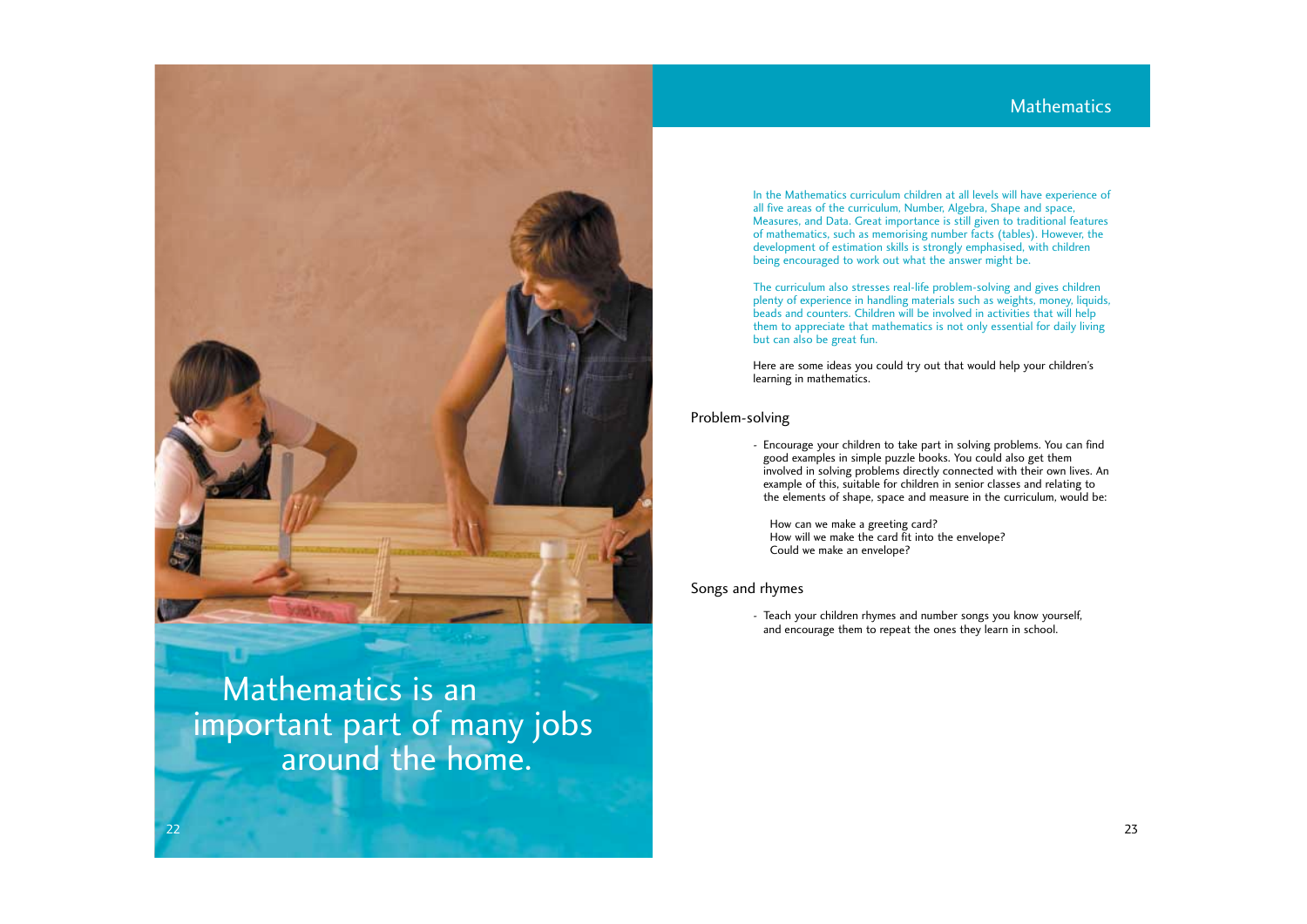### **Mathematics**

### Games

- Play board games with them. These involve counting, putting things in order, taking turns, the notion of before and after, and working out how many more are needed. This will also help their language development.
- Play card games with them that involve matching and recognising numbers. These are some of the most basic mathematical ideas.

### The environment

- Encourage them to find and name shapes in the environment. This can keep them amused when you are stopped in traffic in the car or on the bus: How many squares can you see? How many circles are there?

### In the home

How many ways can 14p be made up? 5p+5p+2p+2p  $10p+2p+2p$ .



- Involve your children in weighing ingredients when preparing food, or measuring when you are doing odd jobs around the house. Children love to help by measuring or writing down measurements. They will enjoy the activity and learn mathematics in a real situation.
- If you are organising a party, or any meal, you can include children in working out the amounts that will be needed. How many are at home for tea today? How many sausages will we need if we give everybody three? How many burgers will we need? How many burger buns?
- Create opportunities that allow children to handle money and to work out what can be bought with different amounts, for example

How many pennies are there in ten pence?

What can I buy with 50p, £1.00, £3.00?

25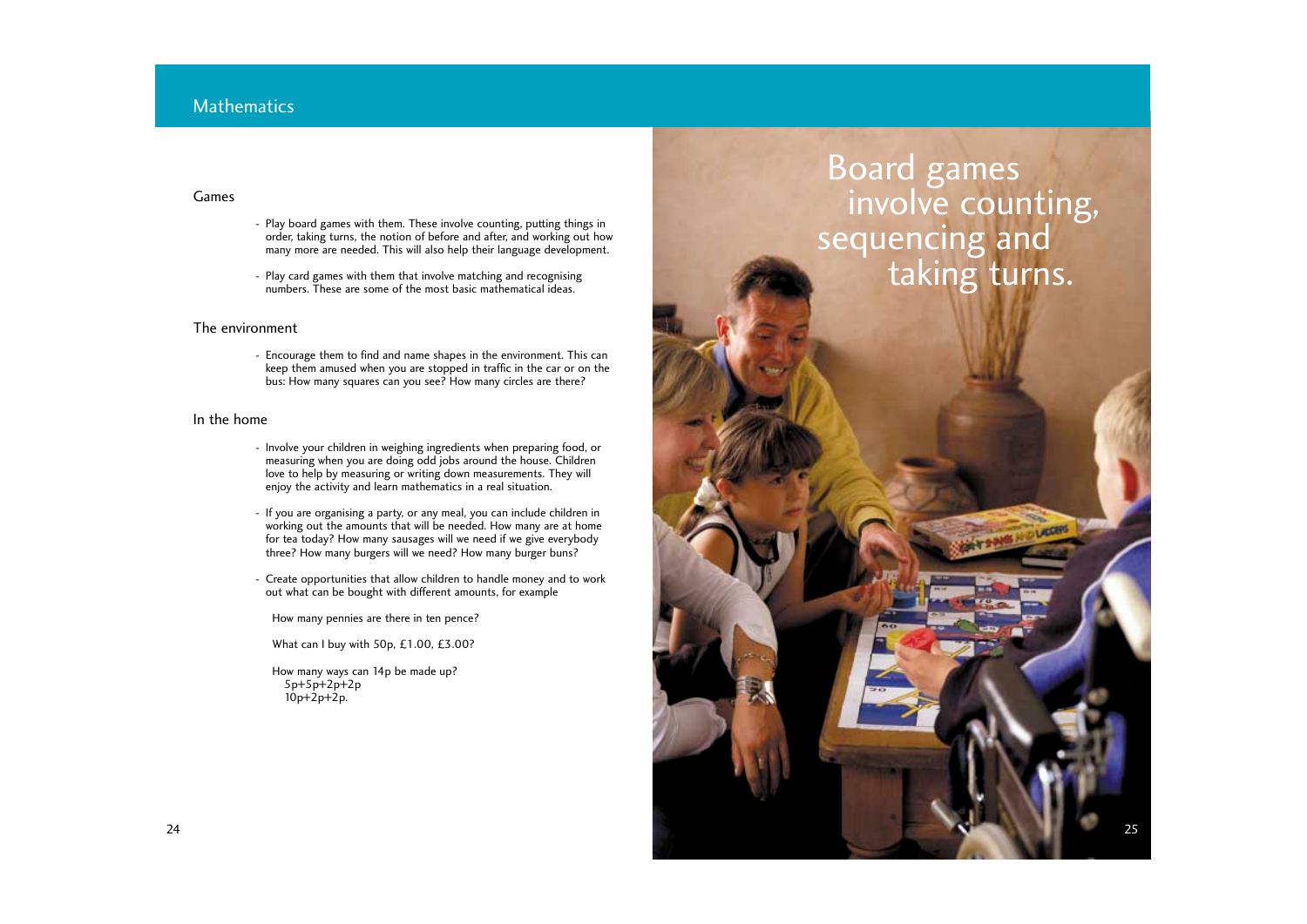### SESE begins in the infant classes

Social, environmental and scientific education is made up of history, geography and science. Through SESE children learn how to understand the world around them. They also learn about the past and how it has made us what we are.

One of the new features of the SESE curriculum is that children begin to learn about history, geography and science from the infant classes. They begin by exploring their home background. Teachers need to be made aware of individual home circumstances, where these are relevant, in order to treat this area with sensitivity. Later, the local environment is explored and then the wider world. There is a strong emphasis on hands-on approaches and on skills development.



# Parents and children can learn about the past together.

There is an exciting science curriculum that will appeal to children's natural curiosity and that emphasises practical investigation. They will learn about living things, forms of energy such as light, heat, electricity and magnetism, different forces, the characteristics of different materials, and caring for the environment.

You can help your children's learning in SESE in a number of ways.

### Visiting places

- take your children to visit places that are interesting in terms of history, geography and science, when they are old enough to appreciate and benefit from the experience

### Books, toys and television programmes

- encourage your children to read books about history, geography and science
- encourage them to play with Meccano, Lego or chemistry sets
- identify suitable television programmes about history, geography and science that they can watch

# Social, environmental and scientific education (SESE)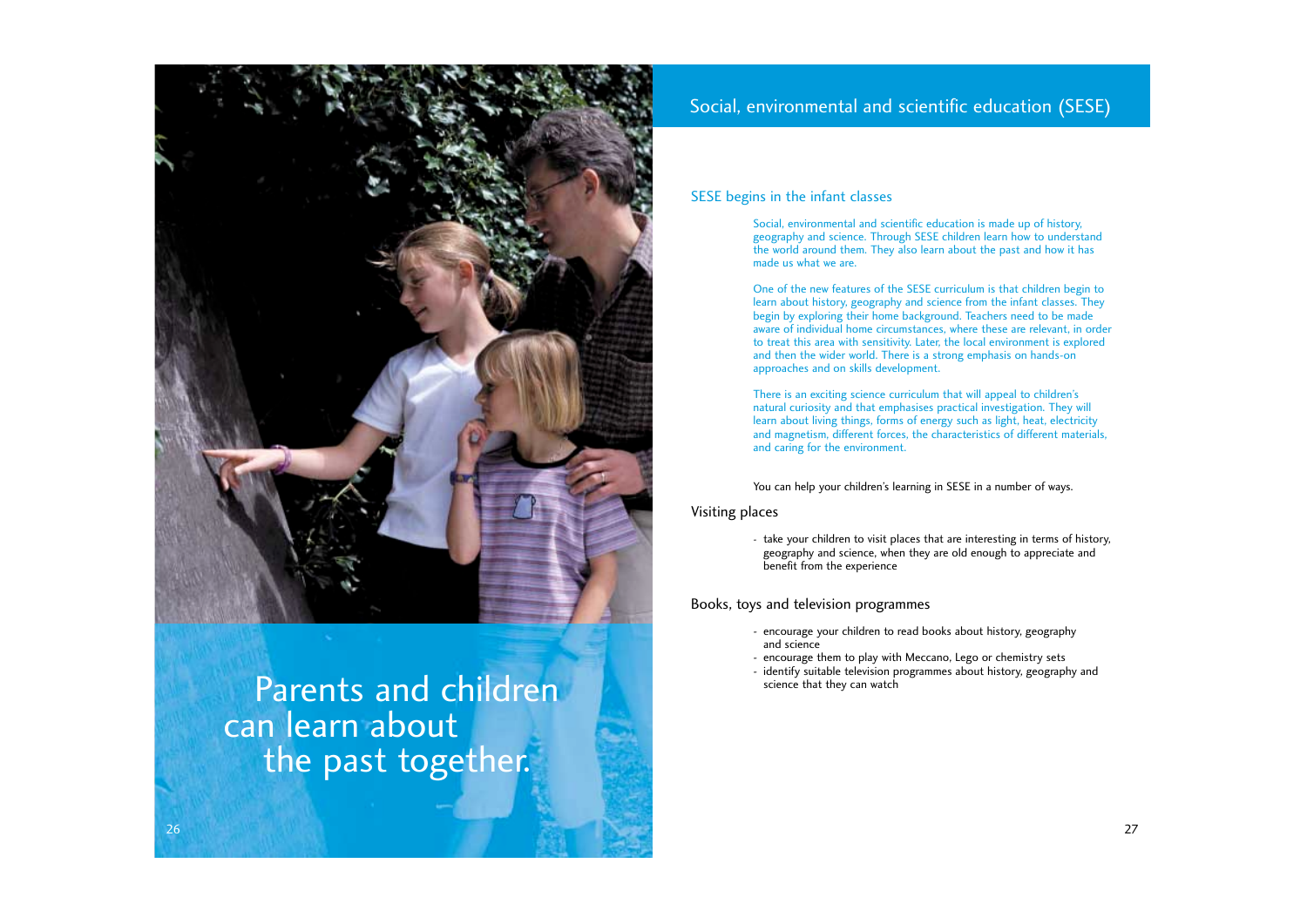

## SESE

### The seasons, plants and animals

- encourage children to be aware of how changes in the seasons affect plant and animal life, and involve them in work in the garden and with plants and window boxes in the house
- encourage children to be interested in and kind to pets

### Talking to older people

- encourage grandparents and older people in the community to talk to your children about the past

### Helping in the school

- be willing to help the school if you have relevant expertise

### Science and technology

- help children to be aware of how science explains the workings of common features of life in the home, for example a bicycle, a car, the water system, the fridge, a zip, the boiling of water
- involve children in designing and making things around the home, for example a shelf or a bird table
- encourage your children to use the computer (including the internet and e-mail) in ways that will help their learning.

# Experimenting<br>with measures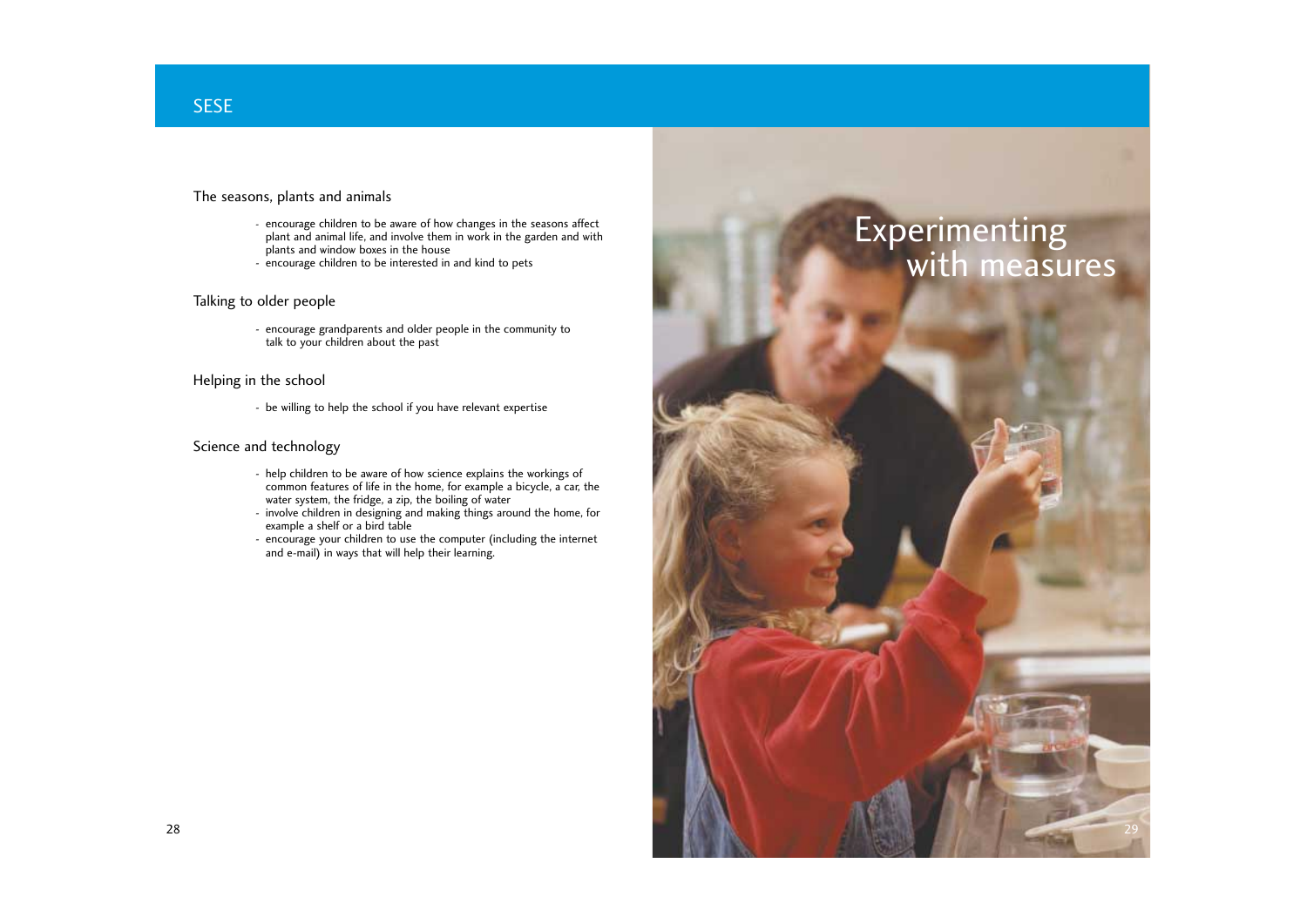### Arts education comprises visual arts, music and drama.

### Visual arts

Visual arts will give children opportunities to express themselves through drawing, painting, print-making, using colour, modelling in clay, constructing things using different materials, and working with fabric and other textiles. As well as expressing themselves in these different ways children will also be encouraged to respond and react to a variety of pieces of art.

### Music



There are three main areas in the music curriculum: listening and responding to music, performing, and composing. Children will listen to a wide variety of music and respond to it in different ways. They will sing songs and learn to read music through song-singing activities. Composing will involve children in exploring sound by allowing them to play with simple musical ideas using different musical instruments. In this way they will be encouraged to create their own compositions.

# Making art in<br>the home can be a shared experience.

### Drama

Drama stimulates children's imagination in an exciting way. In the early stages it is approached through make-believe play. It is always based on story, and children will create the drama through their own words and actions. This provides them with a different way of learning and knowing, and gives them new insights and understanding. Drama is a special type of learning experience.

## Arts education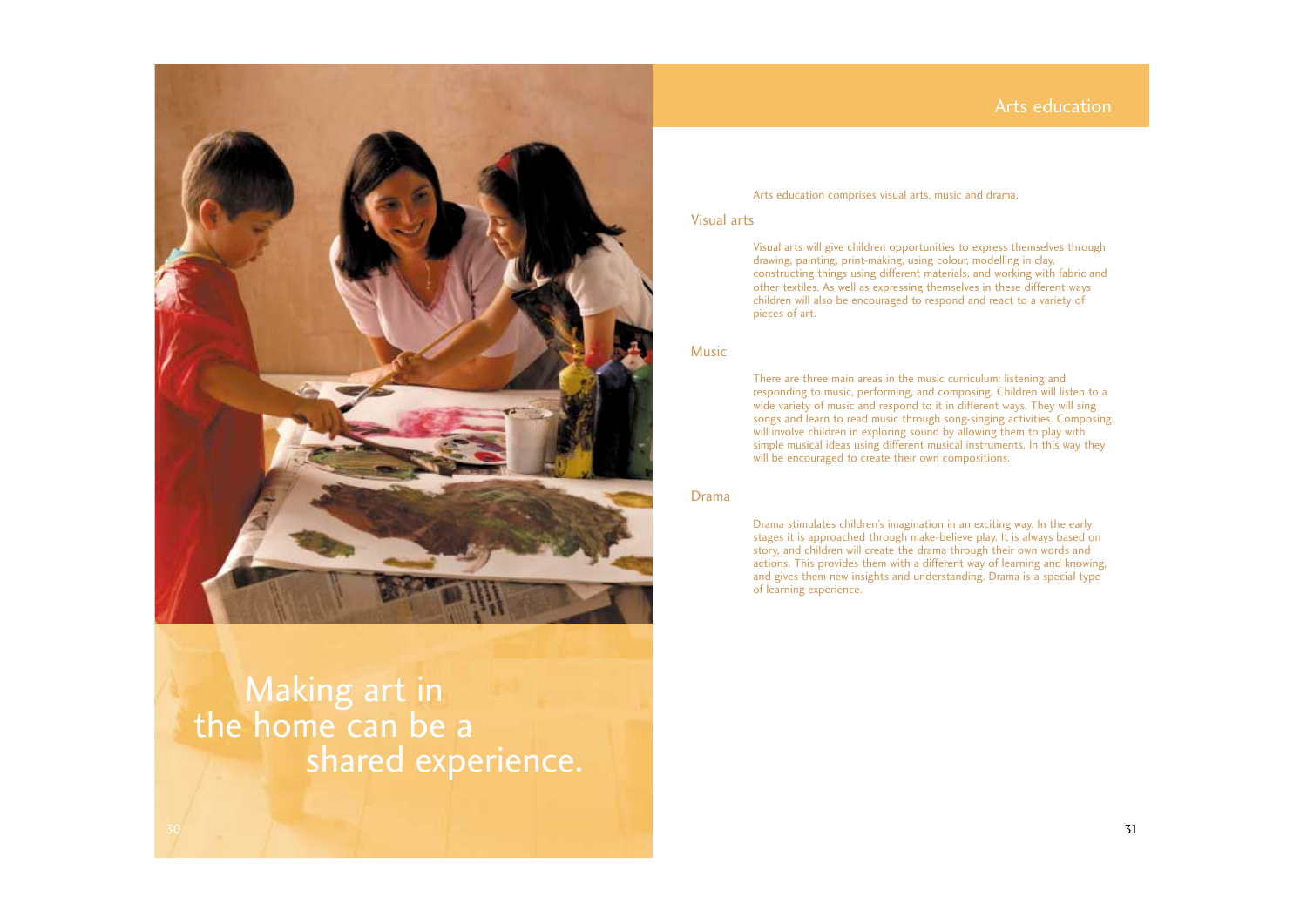33

Here are some of the ways you can help your children's learning in arts education.

### Artistic experiences

- give children plenty of artistic experiences, such as showing them interesting pictures and bringing them to plays and concerts, including local amateur performances, school performances, outdoor pageants, and parades
- encourage children to express themselves using a range of materials and tools, such as paint, crayons, clay, pens, pencils and fabrics
- draw their attention to interesting features of the environment both in the town and in the country, for example particular features of a building such as an archway or a fanlight above a door

### Musical activities

- sing to your children and clap rhythms, particularly to babies and young children
- sing songs they have learned in school with your children
- listen to music together, encourage them to listen actively, and talk to them about the music
- play with home-made instruments, such as putting dried peas in a tin and shaking it to the rhythm of a piece of music

### The school and home

- give children opportunities to learn a musical instrument and allow them time and space to practise and play it
- display and discuss their school work in the arts with them
- attend school and classroom music events
- discuss your children's drama experiences in school with them

### Make-believe play

- encourage make-believe play and dressing up, and keep a collection of clothes they can use for this purpose.

### Arts education

# Listening and responding to music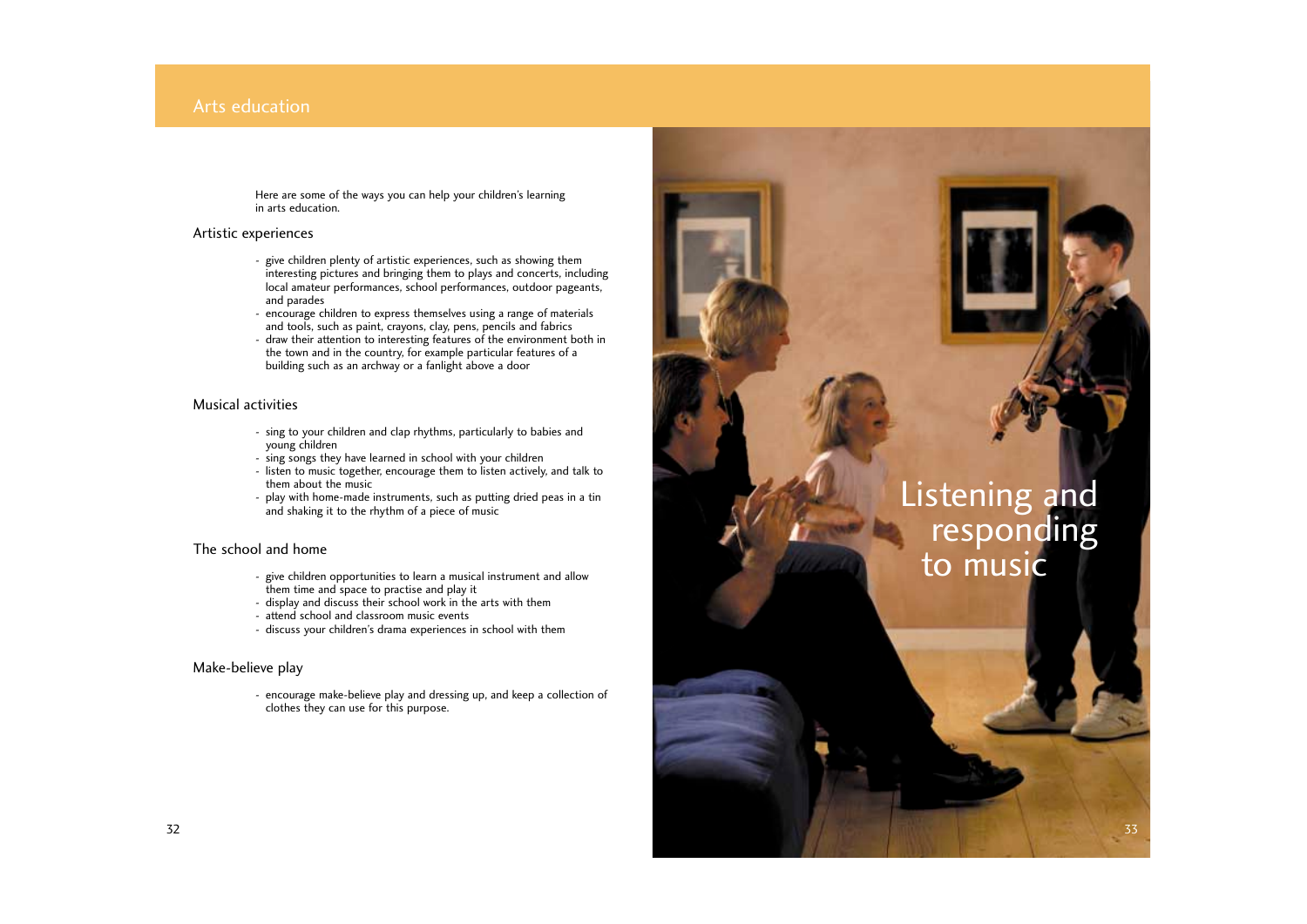

# Parents can encourage<br>
children to be active.

### A healthy, active life

Physical education contributes to children's overall development by helping them to lead full, active and healthy lives. It also gives children opportunities for learning through the medium of movement and dance. The PE curriculum stresses the importance of enjoyment and play, and all children are encouraged to take part in as many activities as possible.

### A curriculum suitable for all schools

The curriculum outlines a wide range of activities that can take place in all schools, and it is flexible enough to enable schools to tailor their PE programmes to suit their own needs and circumstances. These vary from school to school, but every child will have the opportunity to take part in a balanced range of physical activity. New elements include outdoor and adventure activities and water-based activities.

You can help your children's development in PE in a number of ways.

### An active lifestyle

- have a positive attitude to physical education and sport
- set children an example by having an active life-style, by taking them for walks, by taking part in sports, and by playing games with them
- take them on outdoor and adventure activities such as camping, swimming, and visits to an adventure playground
- foster your children's self-esteem by acknowledging their own particular achievements in a variety of physical activities

### Helping in the school

- assist with the school sports day and with Sport for All Day

Dancing

- encourage your children to learn and practise Irish dancing and other types of dance.

# Physical education (PE)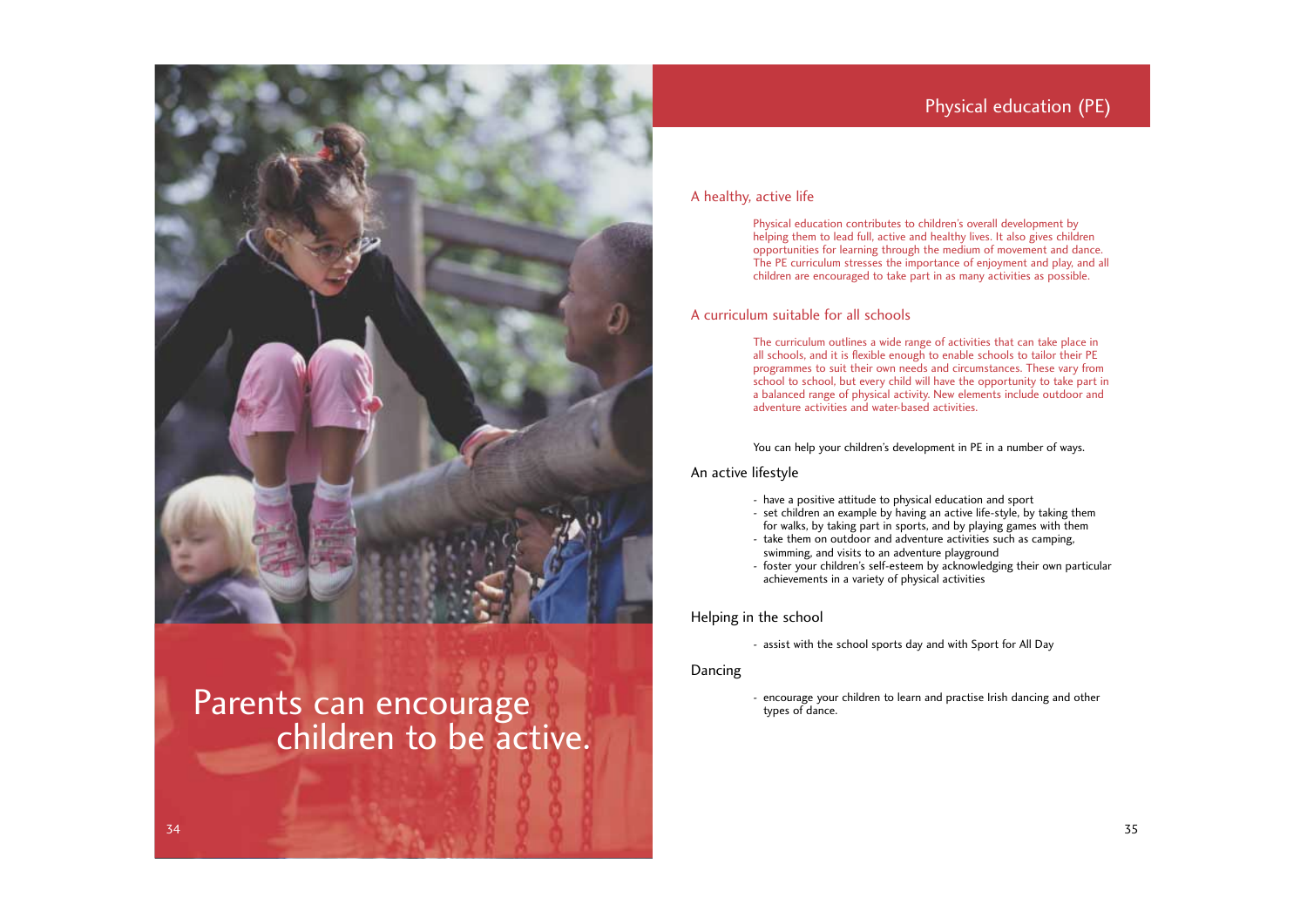### The importance of SPHE

Social, personal and health education is concerned with the personal development of the child and with his/her health and well-being. It is, therefore, one of the most important areas of the child's education. It helps children to understand how to care for themselves and it fosters in them a sense of responsibility for their own actions.

### Skills and attitudes

SPHE is also concerned with helping children to develop skills, attitudes and self-esteem that will bring the greatest fulfilment and happiness to their lives. It is an important part of all school and classroom activity, but it is also given its own individual space in the timetable.

### Care and respect for others

SPHE helps children to develop a sense of care and respect for themselves and for other people. It also promotes responsible social behaviour, helping children to relate successfully to others. and to work with others in resolving conflicts.

### A sense of community

Through SPHE children develop a sense of belonging to a community. They are encouraged to understand their own culture and traditions and to appreciate other cultures and the different ways people live.

### SPHE and RSE

Relationships and sexuality education (RSE) is now a part of SPHE. Schools will also include other programmes, such as Stay Safe and Walk Tall, in their SPHE programme.

### The importance of home school links

SPHE cannot be separated from the child's life in the home or from the influence of the home. It is very important, therefore, that the home and the school work closely together in helping the child's social, personal and health development.

## Social, personal and health education (SPHE)



# Shared experiences foster an understanding of others.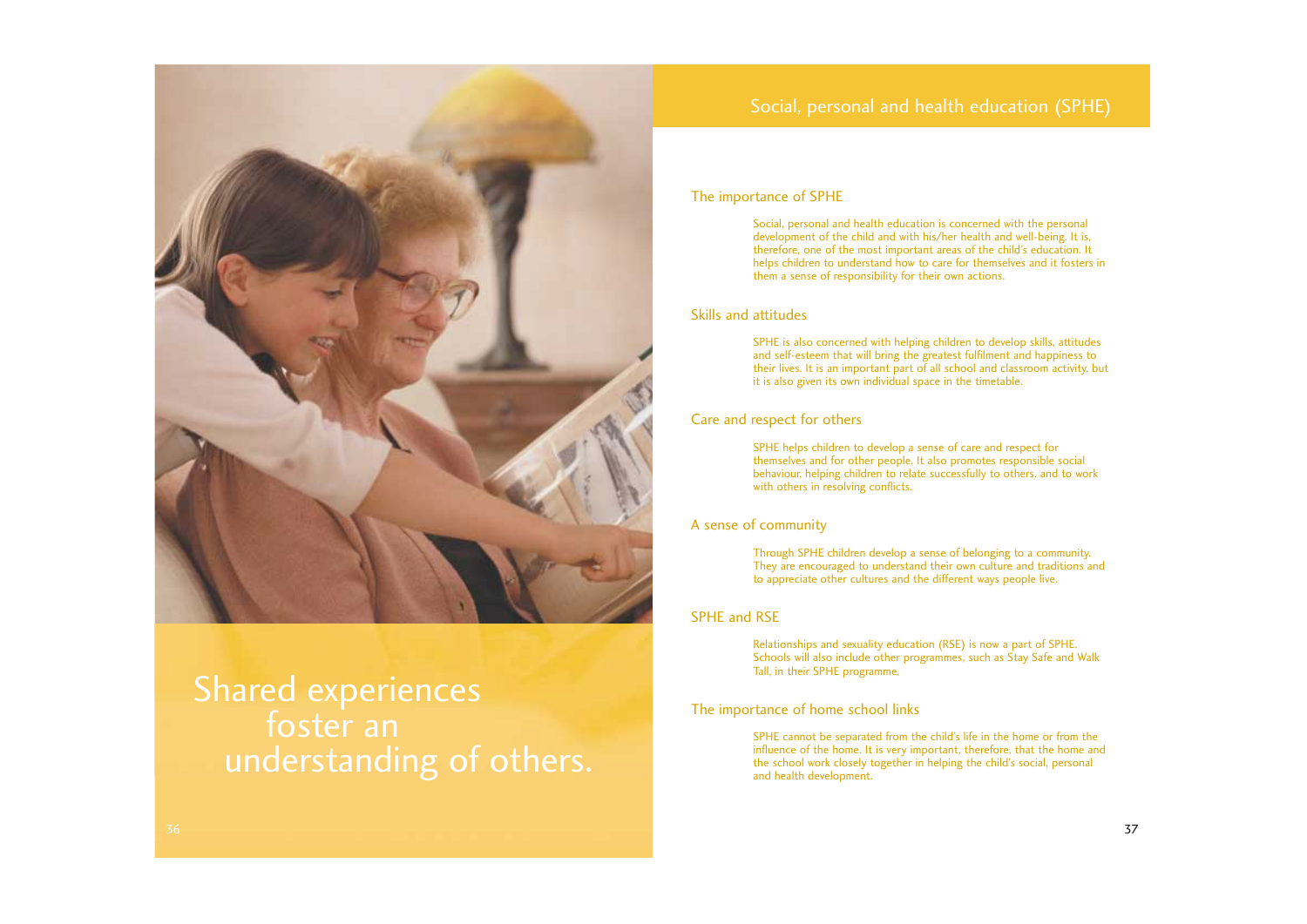Parents can contribute to the social, personal and health development of the child by

- keeping themselves fully informed of the content of the SPHE programme and of the approaches to the teaching of it in school
- being consistently aware of the importance of helping in the development of values and attitudes
- encouraging and affirming children in their efforts
- encouraging children to take care of themselves through good hygiene and healthy eating habits
- stressing the importance of taking plenty of exercise—walking, cycling, skateboarding, swimming, etc.
- impressing upon children the dangers involved in the misuse of different substances such as alcohol and drugs
- helping them to learn about the changes that take place in their bodies at various stages of development
- stressing the importance of family, how people should get on as a family, and how members of the family should care for each other
- talking to children about the importance of friendship—how necessary friends are, how we should be loyal to friends, how we sometimes fall out, and the valuable lessons that can be learned from making up
- helping children to be involved in taking responsible decisions and in making good choices
- helping children to be aware that they are part of a wider community in which they should play their part.

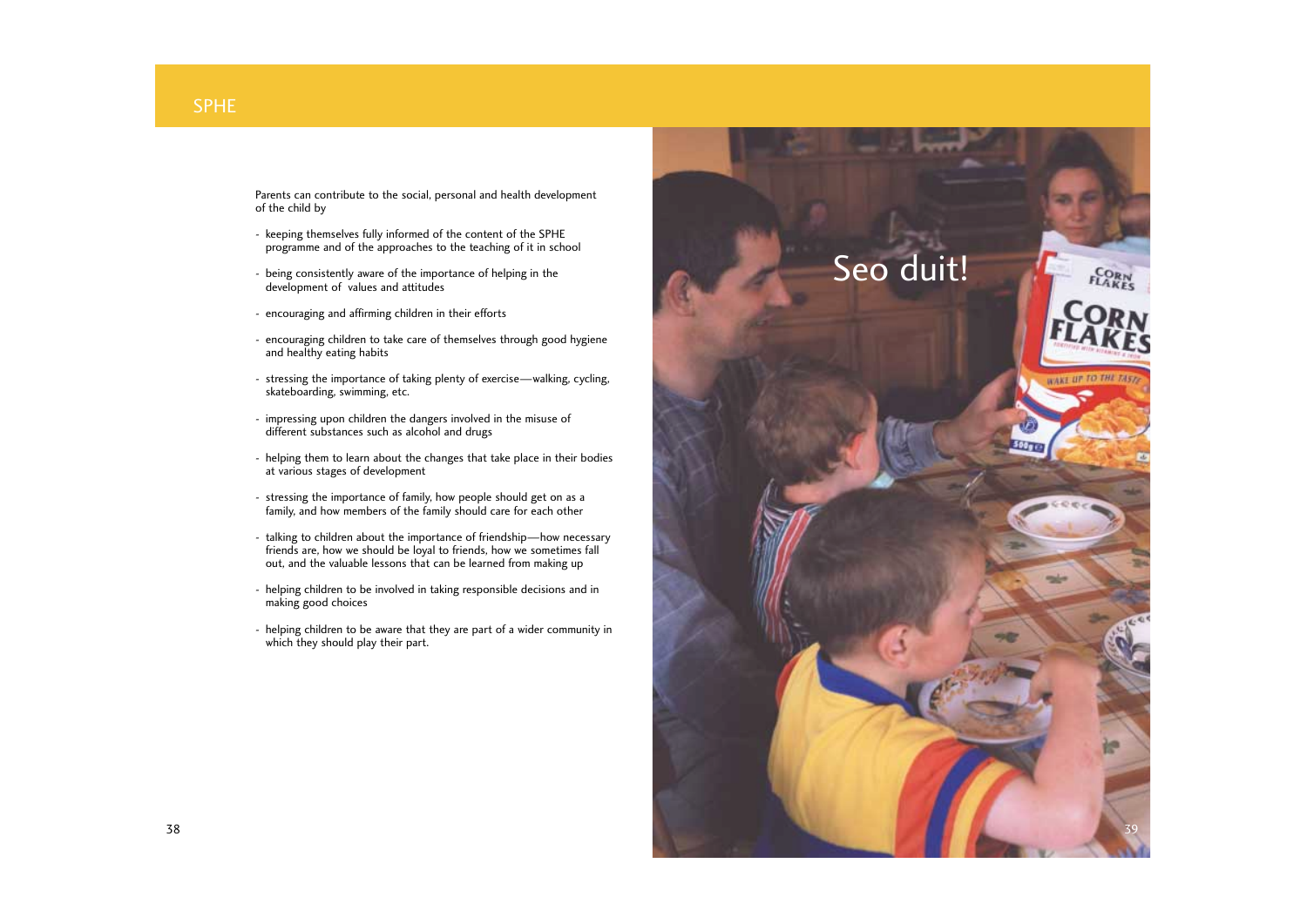## Children with special needs

When a child starts school an important relationship is created between adults at home and adults in school. The education of the child becomes a shared venture. For children with special needs, it is particularly important that a good relationship is formed between parent and teacher. This will help to create a happy and effective learning environment for the child.

It is important, therefore, that you maintain close links with the school. As parents you know your own child best. You know his/her ups and downs and are usually the first to notice that something is not quite as it should be. Your contribution to planning learning programmes is very much valued and encouraged. In order to develop the child's potential to the full both teacher and parent need to be consistent in their approach. By following up what is happening at school you can help your child to practise and reinforce new skills.

# Information and Communication Technologies (ICT)

Information and communication technologies can make an important contribution in every curriculum area. Where it is appropriate, parents should encourage children to use the internet, e-mail, word-processing and other computer programs to add to the knowledge and skills they acquire in school.

Where there is no computer in the home, the public library can be an excellent resource for children who wish to search for information for a variety of purposes. Children using the internet should be supervised at all times.

# Other issues of interest to parents

## Homework

### Homework and learning

It is important that there are close links between parents and the school with regard to homework. The school's homework policy should be worked out in co-operation with the parents' association. Homework has a particular part to play in helping children to learn. It should

- be part of a carefully thought-out learning programme
- have a purpose, such as allowing children to complete a task which they have begun in school, or giving them the opportunity to apply what they have learned in other situations
- be suitable to the capabilities of the children—they should be able to attempt homework within a reasonable timeframe
- be properly explained to children in advance
- be checked by the teacher—credit should be given for personal effort.

### The role of the parent

- As a parent, you have an important role to play in
- encouraging your children's work
- observing their work
- looking over completed work and signing it.

It is very important that you help your children with their homework in the most useful way. Try to make sure that children make an honest effort to do the homework without assistance. If they have a difficulty your help should generally take the form of prompting and guiding them towards completing the task that is set. If you have given them a reasonable amount of help and they still cannot complete the task you can then help best by writing a note to the teacher telling him/her of the child's difficulties.

### Some practical suggestions

You can also help by

- setting suitable times for doing homework that take account of other needs, such as recreation and family circumstances
- setting a reasonable amount of time for homework
- making sure children have the proper physical conditions for doing homework—a quiet time, a clear table, helpful books such as dictionaries
- getting in touch with the school at an early stage if the child is having difficulties with homework.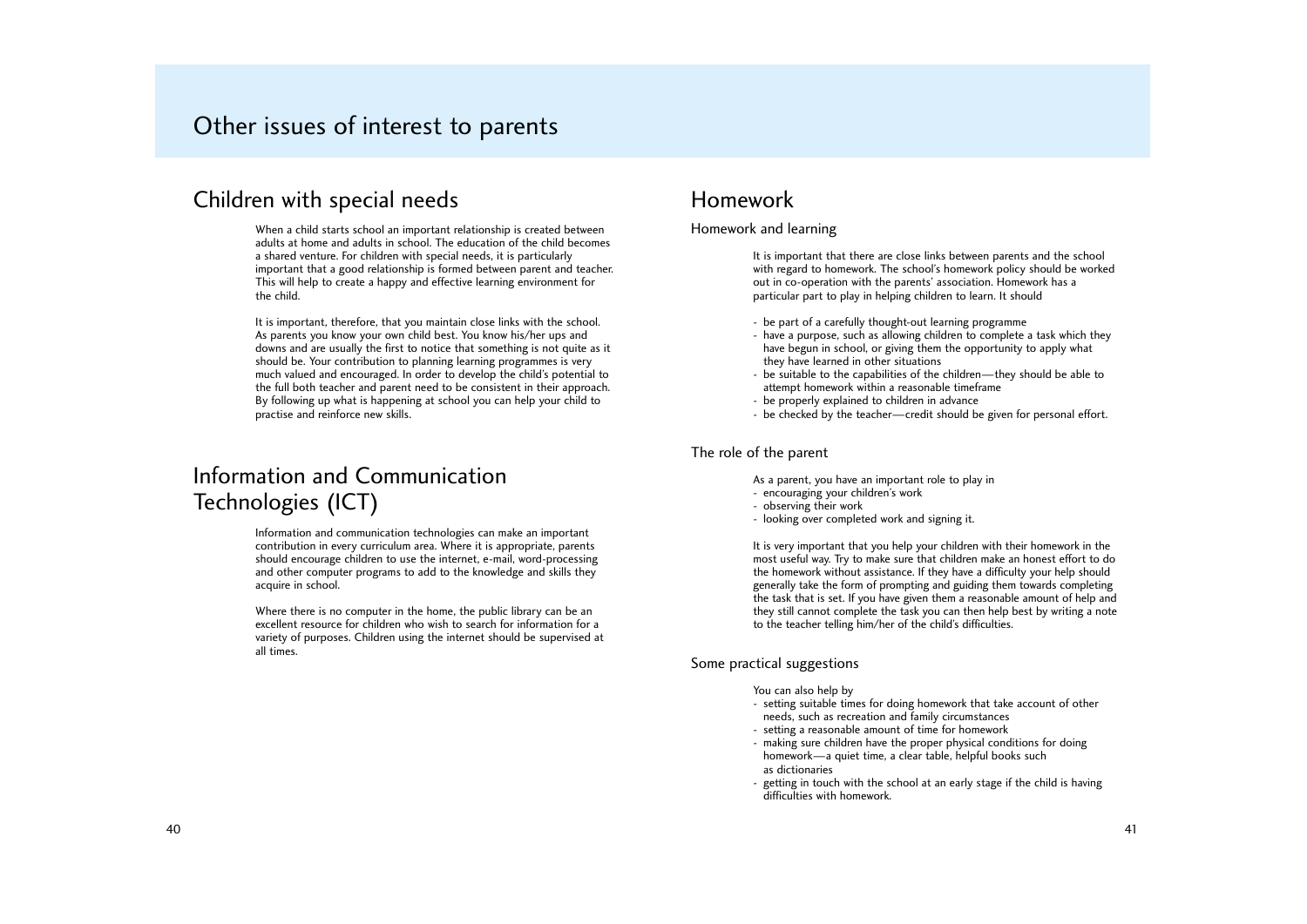### The function of textbooks

The function of textbooks is to help children's learning and to assist teachers in reaching the learning goals of the curriculum. The curriculum places great emphasis on oral work and on learning by doing. Parents will, therefore, see a new relationship between textbooks and learning. Both the content of textbooks and the way they are used will change. Textbooks will be used as a resource to support the many different approaches to learning that the curriculum recommends. Rather than relying on a single textbook in a particular curriculum area, the teacher may use a range of books from the class library.

### The approach to reading

The approach to the teaching of reading, for example, will be based on

- a lot of oral language work
- experiencing a print-rich environment that includes plenty of signs, labels, pictures with captions, and books
- acquiring a basic sight vocabulary—common words children need for reading
- developing a knowledge of the conventions of print
- reading large-format books (big books with big print) with the teacher in a group.

In line with this approach, children will normally begin to use a formal reading scheme some time in senior infant class.

### Other curriculum areas

Irish reading will not begin before second class. In mathematics, because of the emphasis on practical work, much less use will be made of textbooks generally but especially in the junior classes.

In history, geography and science the emphasis in the curriculum is on exploring the environment and on developing skills such as observing, investigating, looking at evidence, measuring and recording. This will involve children in learning through activity rather than learning from textbooks. Because of this, textbooks in SESE and the way they are used will change.

It is important that parents are aware of this new relationship between textbooks and the curriculum and also that they are familiar with school policy in relation to textbooks.

### Assessment

### What is assessment?

Assessment is the means by which teachers keep track of children's progress in learning. Through assessment the teacher can build up a picture of the learning needs of the child and plan future work accordingly. Assessment is also used to identify children with learning difficulties so that they can be given the support and assistance they need.

### Communicating with parents

A systematic approach to assessment will enable the teacher to build up a record of children's learning and give parents a clear picture of how their children are progressing. It also helps children to become more self-aware as learners and to develop powers of self-assessment.

### The range of assessment

All areas of the curriculum and all the different aspects of learning will be assessed. Assessment will also take account of the child's self-esteem, behaviour, social interaction, and a wide range of knowledge, skills, attitudes and values.

### Different methods of assessment

The curriculum proposes the use of a variety of assessment tools, ranging from the informal to the formal. These include

- teacher observation
- class work and homework
- work samples, portfolios and projects
- curriculum profiles
- diagnostic tests
- standardised tests.

It is intended that in planning assessment, schools and teachers will select those methods that best meet their needs at a particular time. Through assessment teachers can make children's learning more successful, identify any difficulties a child may be having at an early stage, and at the same time provide parents with a full and clear picture of their children's progress in every area of the curriculum.

# Other issues of interest to parents

# **Textbooks**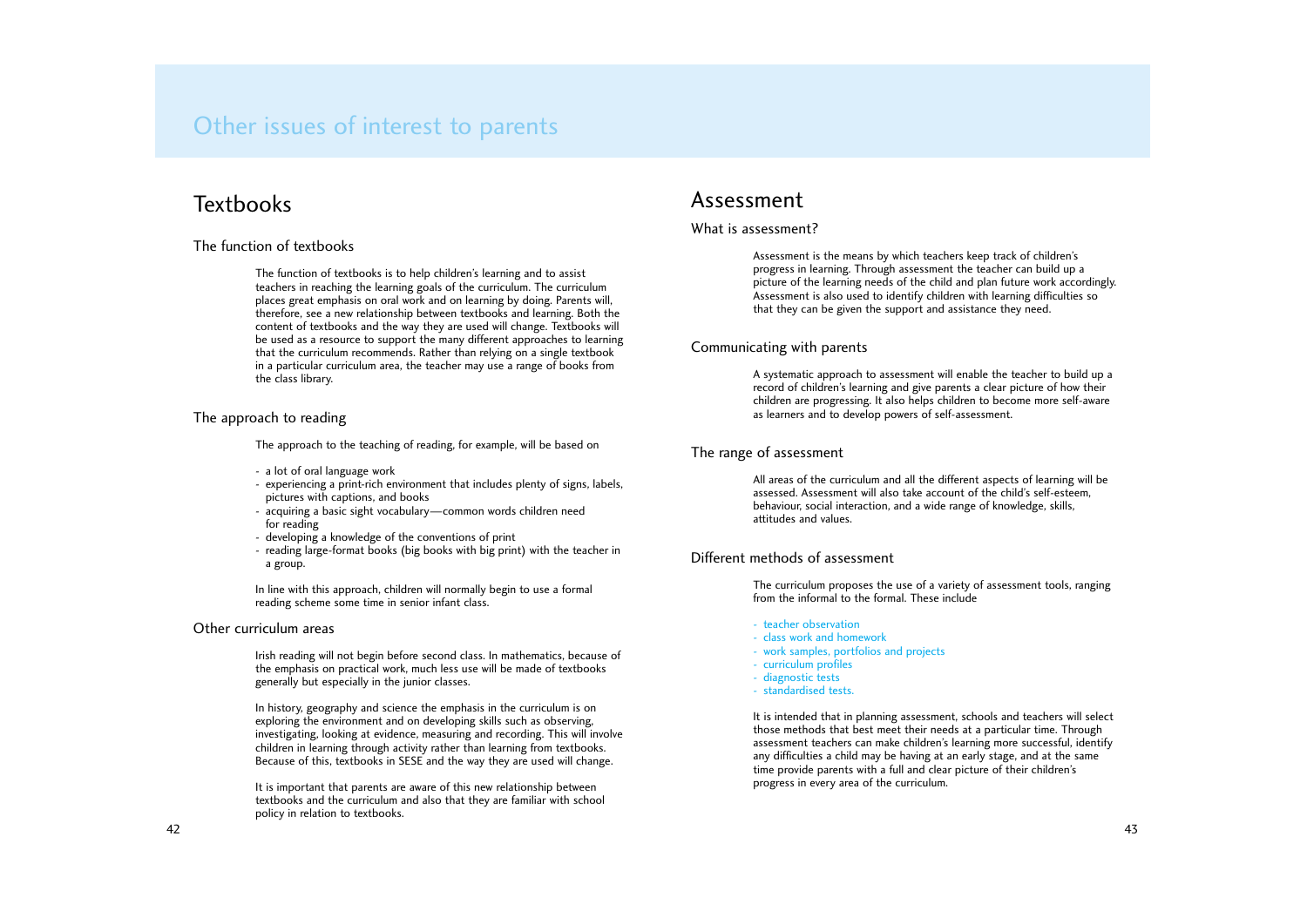## For further information

This document gives a brief summary of the Primary School Curriculum. Further information may be obtained

- by keeping in regular contact with the school and with your children's teachers
- by becoming involved with your local National Parents Council - Primary
- by reading the curriculum. Copies are available in public libraries and from

or by mail order from GOVERNMENT PUBLICATIONS POSTAL TRADE SECTION 4-5 HARCOURT ROAD DUBLIN 2 (Tel: 01-6476834-5; Fax 01-4752760)

Government Publications Sale Office, Sun Alliance House, Molesworth Street, Dublin 2.

DUBLIN PUBLISHED BY THE STATIONERY OFFICE

To be purchased directly from the GOVERNMENT PUBLICATIONS SALE OFFICE SUN ALLIANCE HOUSE MOLESWORTH STREET DUBLIN 2

or through any bookseller

Design Consultancy: Bradley McGurk Partnership Photography by: Hugh Glynn, Christy McNamara Designed by: Mute Grab

© Government of Ireland